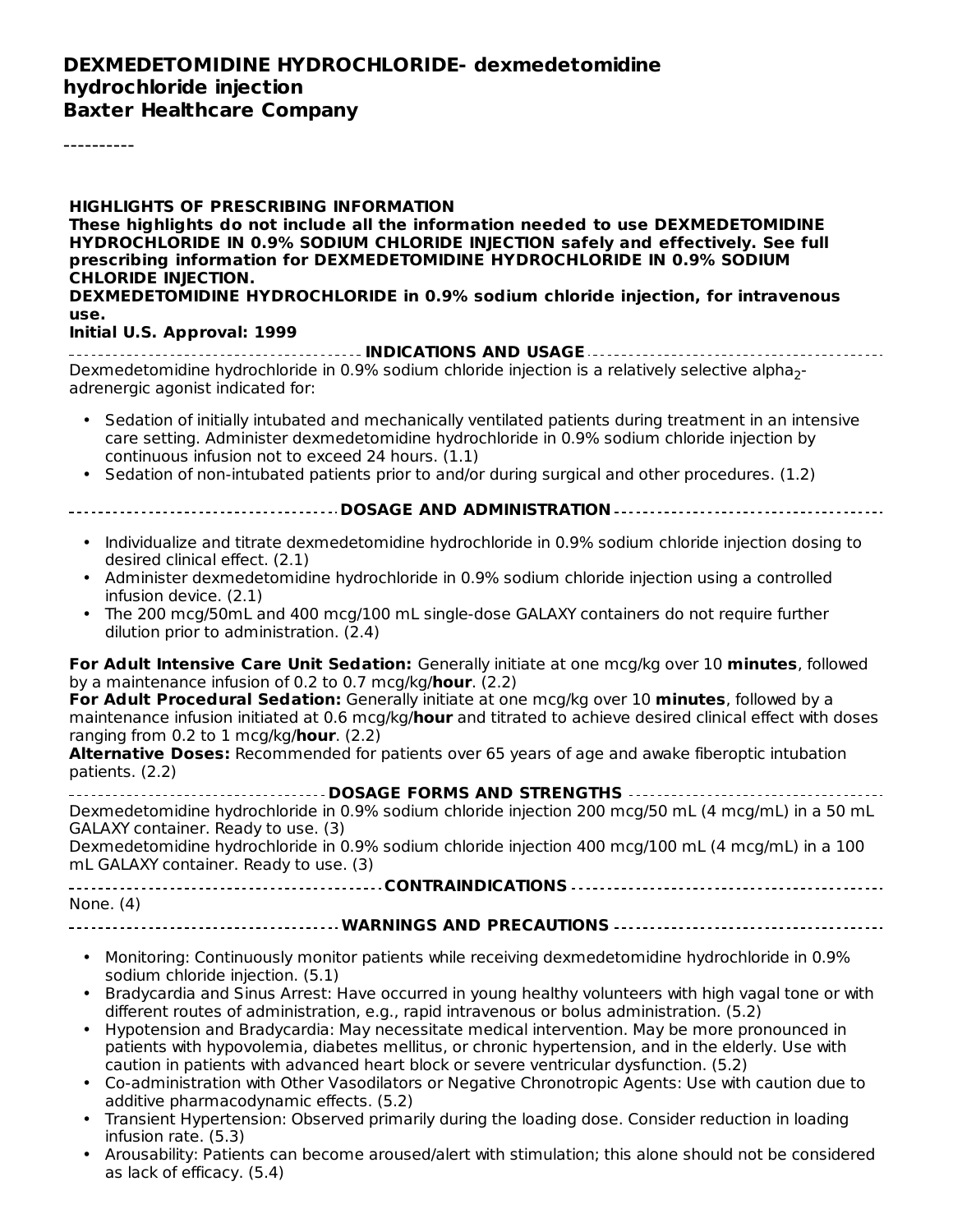• as lack of efficacy. (5.4) Tolerance and Tachyphylaxis: Prolonged exposure to dexmedetomidine beyond 24 hours may be associated with tolerance and tachyphylaxis and a dose-related increase in adverse events. (5.6)

**ADVERSE REACTIONS**

- The most common adverse reactions (incidence >2%) are hypotension, bradycardia, and dry mouth. (6.1)
- Adverse reactions associated with infusions >24 hours in duration include ARDS, respiratory failure, and agitation. (6.1)

#### **To report SUSPECTED ADVERSE REACTIONS, contact Baxter Healthcare at 1-866-888-2472, or FDA at 1-800-FDA-1088 or www.fda.gov/medwatch.**

**DRUG INTERACTIONS** Anesthetics, Sedatives, Hypnotics, Opioids: Enhancement of pharmacodynamic effects. Reduction in dosage of dexmedetomidine hydrochloride in 0.9% sodium chloride injection or the concomitant medication may be required. (7.1)

#### **USE IN SPECIFIC POPULATIONS**

- Pregnancy: Based on animal data, may cause fetal harm. (8.1)
- Nursing Mothers: Caution should be exercised when administered to a nursing woman. (8.3)
- Geriatric Patients: Dose reduction should be considered. (2.2, 2.3, 5.1, 8.5)
- Hepatic Impairment: Dose reduction should be considered. (2.1, 2.2, 2.3, 5.7, 8.6)

#### **See 17 for PATIENT COUNSELING INFORMATION.**

**Revised: 8/2020**

#### **FULL PRESCRIBING INFORMATION: CONTENTS\* 1 INDICATIONS AND USAGE**

- 1.1 Intensive Care Unit Sedation
- 1.2 Procedural Sedation

#### **2 DOSAGE AND ADMINISTRATION**

- 2.1 Dosing Guidelines
- 2.2 Dosage Information
- 2.3 Dosage Adjustment
- 2.4 Preparation of Solution
- 2.5 Administration with Other Fluids
- 2.6 Compatibility with Natural Rubber

#### **3 DOSAGE FORMS AND STRENGTHS**

#### **4 CONTRAINDICATIONS**

#### **5 WARNINGS AND PRECAUTIONS**

- 5.1 Drug Administration
- 5.2 Hypotension, Bradycardia, and Sinus Arrest
- 5.3 Transient Hypertension
- 5.4 Arousability
- 5.5 Withdrawal
- 5.6 Tolerance and Tachyphylaxis
- 5.7 Hepatic Impairment

#### **6 ADVERSE REACTIONS**

- 6.1 Clinical Trials Experience
- 6.2 Postmarketing Experience

#### **7 DRUG INTERACTIONS**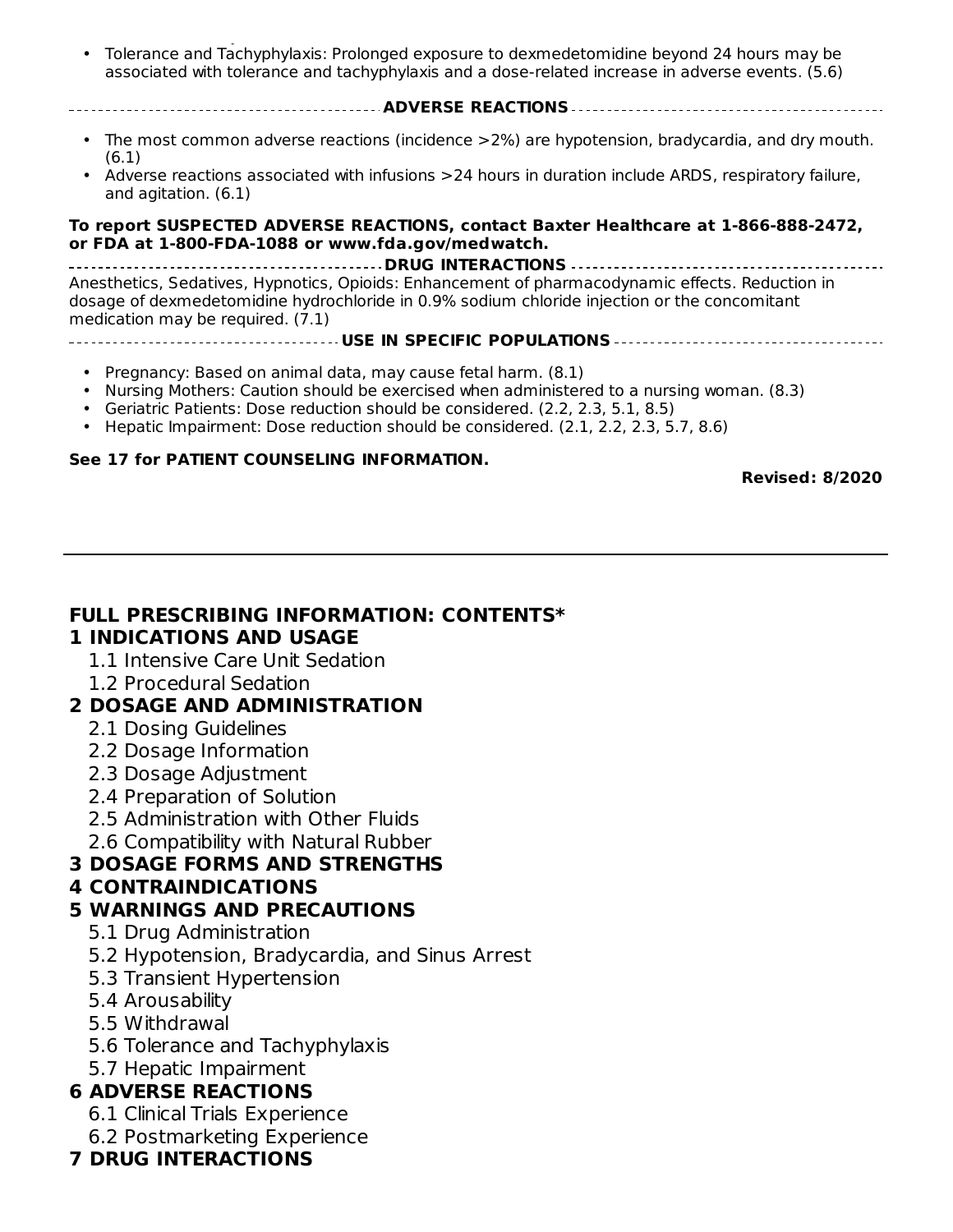- 7.1 Anesthetics, Sedatives, Hypnotics, Opioids
- 7.2 Neuromuscular Blockers

# **8 USE IN SPECIFIC POPULATIONS**

- 8.1 Pregnancy
- 8.2 Labor and Delivery
- 8.3 Nursing Mothers
- 8.4 Pediatric Use
- 8.5 Geriatric Use
- 8.6 Hepatic Impairment

# **9 DRUG ABUSE AND DEPENDENCE**

- 9.1 Controlled Substance
- 9.3 Dependence
- **10 OVERDOSAGE**
- **11 DESCRIPTION**

# **12 CLINICAL PHARMACOLOGY**

- 12.1 Mechanism of Action
- 12.2 Pharmacodynamics
- 12.3 Pharmacokinetics

# **13 NONCLINICAL TOXICOLOGY**

- 13.1 Carcinogenesis, Mutagenesis, Impairment of Fertility
- 13.2 Animal Toxicology and/or Pharmacology

## **14 CLINICAL STUDIES**

- 14.1 Intensive Care Unit Sedation
- 14.2 Procedural Sedation

## **16 HOW SUPPLIED/STORAGE AND HANDLING**

## **17 PATIENT COUNSELING INFORMATION**

 $\ast$  Sections or subsections omitted from the full prescribing information are not listed.

# **FULL PRESCRIBING INFORMATION**

# **1 INDICATIONS AND USAGE**

## **1.1 Intensive Care Unit Sedation**

Dexmedetomidine hydrochloride in 0.9% sodium chloride injection is indicated for sedation of initially intubated and mechanically ventilated patients during treatment in an intensive care setting. Dexmedetomidine hydrochloride in 0.9% sodium chloride injection should be administered by continuous infusion not to exceed 24 hours.

Dexmedetomidine hydrochloride in 0.9% sodium chloride injection has been continuously infused in mechanically ventilated patients prior to extubation, during extubation, and post-extubation. It is not necessary to discontinue dexmedetomidine hydrochloride in 0.9% sodium chloride injection prior to extubation.

# **1.2 Procedural Sedation**

Dexmedetomidine hydrochloride in 0.9% sodium chloride injection is indicated for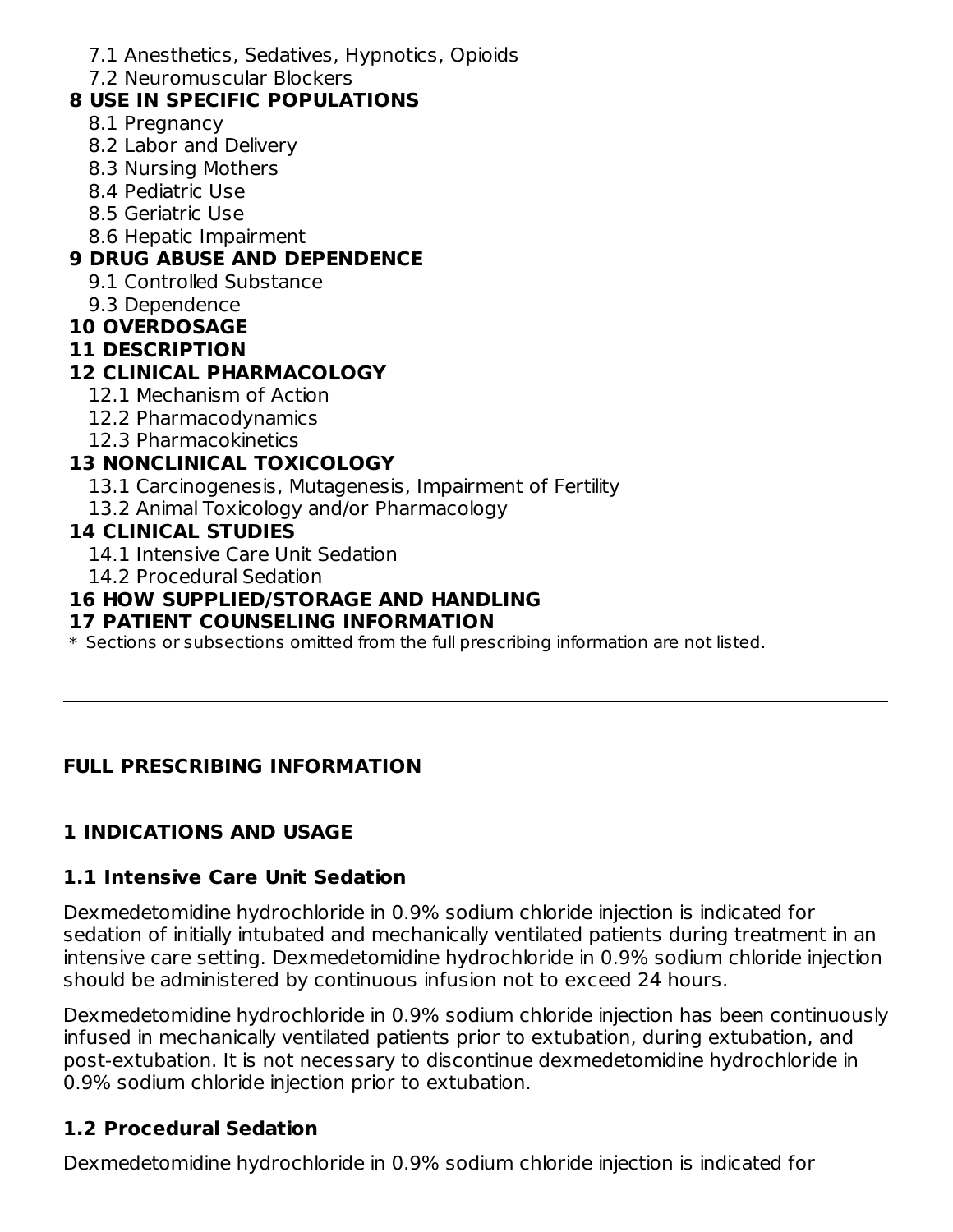sedation of non-intubated patients prior to and/or during surgical and other procedures.

## **2 DOSAGE AND ADMINISTRATION**

### **2.1 Dosing Guidelines**

- Dexmedetomidine hydrochloride in 0.9% sodium chloride injection dosing should be individualized and titrated to desired clinical response.
- Dexmedetomidine hydrochloride in 0.9% sodium chloride injection is not indicated for infusions lasting longer than 24 hours.
- Dexmedetomidine hydrochloride in 0.9% sodium chloride injection should be administered using a controlled infusion device.

## **2.2 Dosage Information**

| <b>INDICATION</b>                                                         | <b>DOSAGE AND ADMINISTRATION</b>                                                                                                                                                                                                                                                                                                                                                                                                                                                               |
|---------------------------------------------------------------------------|------------------------------------------------------------------------------------------------------------------------------------------------------------------------------------------------------------------------------------------------------------------------------------------------------------------------------------------------------------------------------------------------------------------------------------------------------------------------------------------------|
| Initiation of<br><b>Intensive</b><br><b>Care Unit</b><br><b>Sedation</b>  | <b>For adult patients:</b> a loading infusion of one mcg/kg over 10<br>minutes.<br>For adult patients being converted from alternate<br>sedative therapy: a loading dose may not be required.<br>For patients over 65 years of age: a dose reduction should<br>be considered [see Use in Specific Populations (8.5)].<br>For adult patients with impaired hepatic function: a dose<br>reduction should be considered [see Use in Specific Populations<br>(8.6), Clinical Pharmacology (12.3)]. |
| <b>Maintenance</b><br>of Intensive<br><b>Care Unit</b><br><b>Sedation</b> | For adult patients: a maintenance infusion of 0.2 to 0.7<br>mcg/kg/hour. The rate of the maintenance infusion should be<br>adjusted to achieve the desired level of sedation.<br>For patients over 65 years of age: a dose reduction should<br>be considered [see Use in Specific Populations (8.5)].<br>For adult patients with impaired hepatic function: a dose<br>reduction should be considered [see Use in Specific Populations<br>(8.6), Clinical Pharmacology (12.3)].                 |
| Initiation of<br><b>Procedural</b><br><b>Sedation</b>                     | <b>For adult patients:</b> a loading infusion of one mcg/kg over<br>10 minutes. For less invasive procedures such as ophthalmic<br>surgery, a loading infusion of 0.5 mcg/kg given over 10<br>minutes may be suitable.<br>For awake fiberoptic intubation in adult patients: a<br>loading infusion of one mcg/kg over 10 minutes.<br>For patients over 65 years of age: a loading infusion of<br>0.5 mcg/kg over 10 minutes [see Use in Specific Populations                                   |

#### **Table 1: Dosage Information**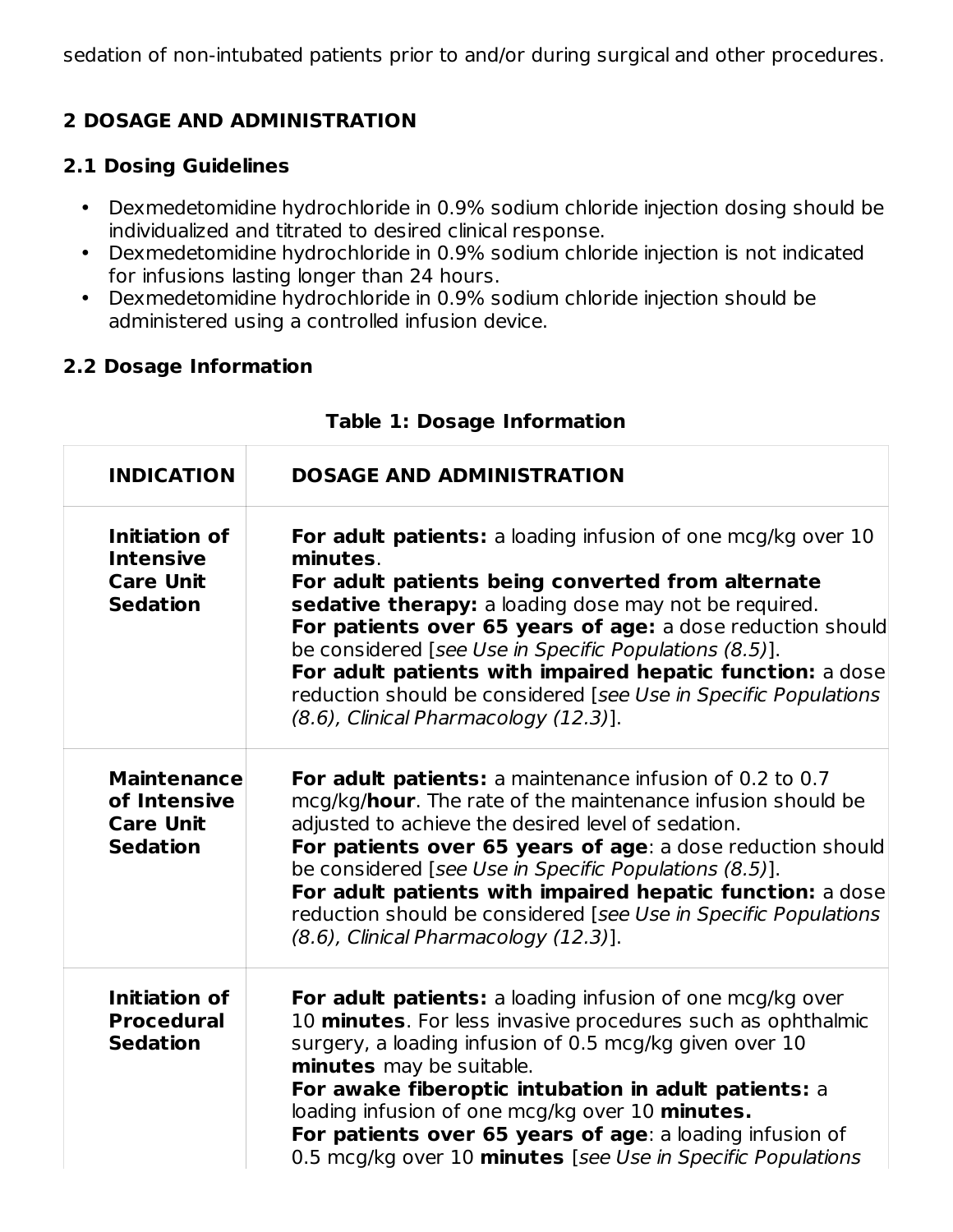|                                                                  | $(8.5)$ ].<br>For adult patients with impaired hepatic function: a dose<br>reduction should be considered [see Use in Specific Populations<br>(8.6), Clinical Pharmacology (12.3)].                                                                                                                                                                                                                                                                                                                                                                                                                                                                                                                                                                                      |
|------------------------------------------------------------------|--------------------------------------------------------------------------------------------------------------------------------------------------------------------------------------------------------------------------------------------------------------------------------------------------------------------------------------------------------------------------------------------------------------------------------------------------------------------------------------------------------------------------------------------------------------------------------------------------------------------------------------------------------------------------------------------------------------------------------------------------------------------------|
| <b>Maintenance</b><br>οf<br><b>Procedural</b><br><b>Sedation</b> | <b>For adult patients:</b> the maintenance infusion is generally<br>initiated at 0.6 mcg/kg/hour and titrated to achieve desired<br>clinical effect with doses ranging from 0.2 to 1 mcg/kg/hour.<br>The rate of the maintenance infusion should be adjusted to<br>achieve the targeted level of sedation.<br>For awake fiberoptic intubation in adult patients: a<br>maintenance infusion of 0.7 mcg/kg/hour is recommended until<br>the endotracheal tube is secured.<br>For patients over 65 years of age: a dose reduction should<br>be considered [see Use in Specific Populations (8.5)].<br>For adult patients with impaired hepatic function: a dose<br>reduction should be considered [see Use in Specific Populations<br>(8.6), Clinical Pharmacology (12.3)]. |

## **2.3 Dosage Adjustment**

Due to possible pharmacodynamic interactions, a reduction in dosage of dexmedetomidine hydrochloride in 0.9% sodium chloride injection or other concomitant anesthetics, sedatives, hypnotics or opioids may be required when co-administered [see Drug Interactions (7.1)].

Dosage reductions may need to be considered for **adult** patients with hepatic impairment, and geriatric patients [see Warnings and Precautions (5.7), Use in Specific Populations (8.6), Clinical Pharmacology (12.3)].

### **2.4 Preparation of Solution**

Strict aseptic technique must always be maintained during handling of dexmedetomidine hydrochloride in 0.9% sodium chloride injection.

Parenteral drug products should be inspected visually for particulate matter and discoloration prior to administration, whenever solution and container permit.

Dexmedetomidine Hydrochloride in 0.9% Sodium Chloride Injection, 200 mcg/50 mL (4 mcg/mL) and 400 mcg/100 mL (4 mcg/mL)

Dexmedetomidine hydrochloride in 0.9% sodium chloride injection is supplied in GALAXY containers containing a premixed, ready to use dexmedetomidine hydrochloride solution in 0.9% sodium chloride in water. No further dilution of these preparations are necessary.

### **2.5 Administration with Other Fluids**

Dexmedetomidine hydrochloride in 0.9% sodium chloride injection infusion should not be co‑administered through the same intravenous catheter with blood or plasma because physical compatibility has not been established.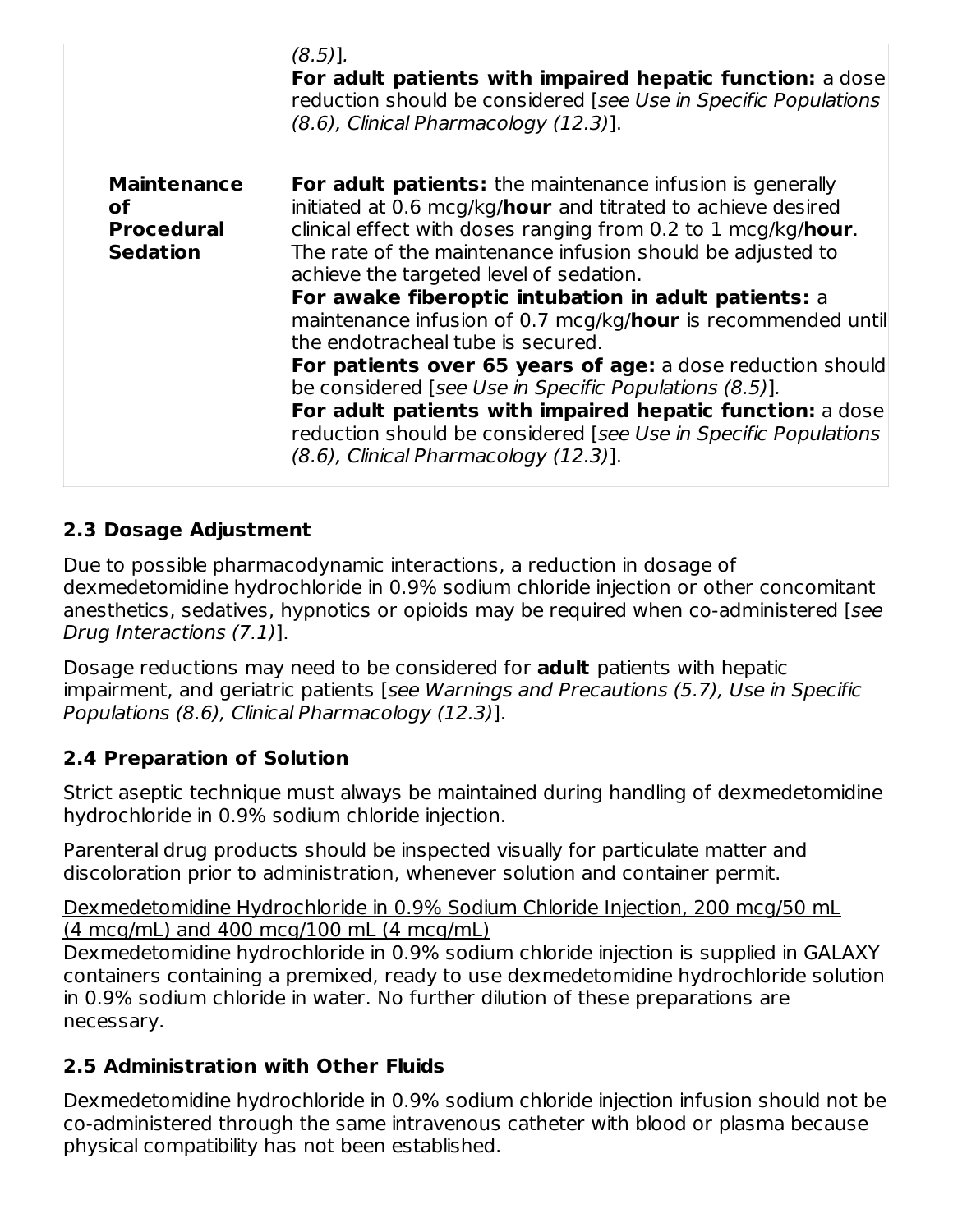Dexmedetomidine hydrochloride in 0.9% sodium chloride injection has been shown to be incompatible when administered with the following drugs: amphotericin B, diazepam.

Dexmedetomidine hydrochloride in 0.9% sodium chloride injection has been shown to be compatible when administered with the following intravenous fluids:

- 0.9% sodium chloride in water
- 5% dextrose in water
- 20% mannitol
- Lactated Ringer's solution
- 100 mg/mL magnesium sulfate solution
- 0.3% potassium chloride solution

## **2.6 Compatibility with Natural Rubber**

Compatibility studies have demonstrated the potential for absorption of dexmedetomidine hydrochloride in 0.9% sodium chloride injection to some types of natural rubber. Although dexmedetomidine hydrochloride in 0.9% sodium chloride injection is dosed to effect, it is advisable to use administration components made with synthetic or coated natural rubber gaskets.

# **3 DOSAGE FORMS AND STRENGTHS**

Dexmedetomidine hydrochloride in 0.9% sodium chloride injection is clear and colorless and is available as follows:

Dexmedetomidine Hydrochloride in 0.9% Sodium Chloride Injection Dexmedetomidine hydrochloride in 0.9% sodium chloride injection, 200 mcg dexmedetomidine/50 mL (4 mcg/mL) in 50 mL GALAXY container. Ready to use.

Dexmedetomidine hydrochloride in 0.9% sodium chloride injection, 400 mcg dexmedetomidine/100 mL (4 mcg/mL) in 100 mL GALAXY container. Ready to use.

## **4 CONTRAINDICATIONS**

None

# **5 WARNINGS AND PRECAUTIONS**

## **5.1 Drug Administration**

Dexmedetomidine hydrochloride in 0.9% sodium chloride injection should be administered only by persons skilled in the management of patients in the intensive care or operating room setting. Due to the known pharmacological effects of dexmedetomidine hydrochloride in 0.9% sodium chloride injection, patients should be continuously monitored while receiving dexmedetomidine hydrochloride in 0.9% sodium chloride injection.

# **5.2 Hypotension, Bradycardia, and Sinus Arrest**

Clinically significant episodes of bradycardia and sinus arrest have been reported with dexmedetomidine hydrochloride in 0.9% sodium chloride injection administration in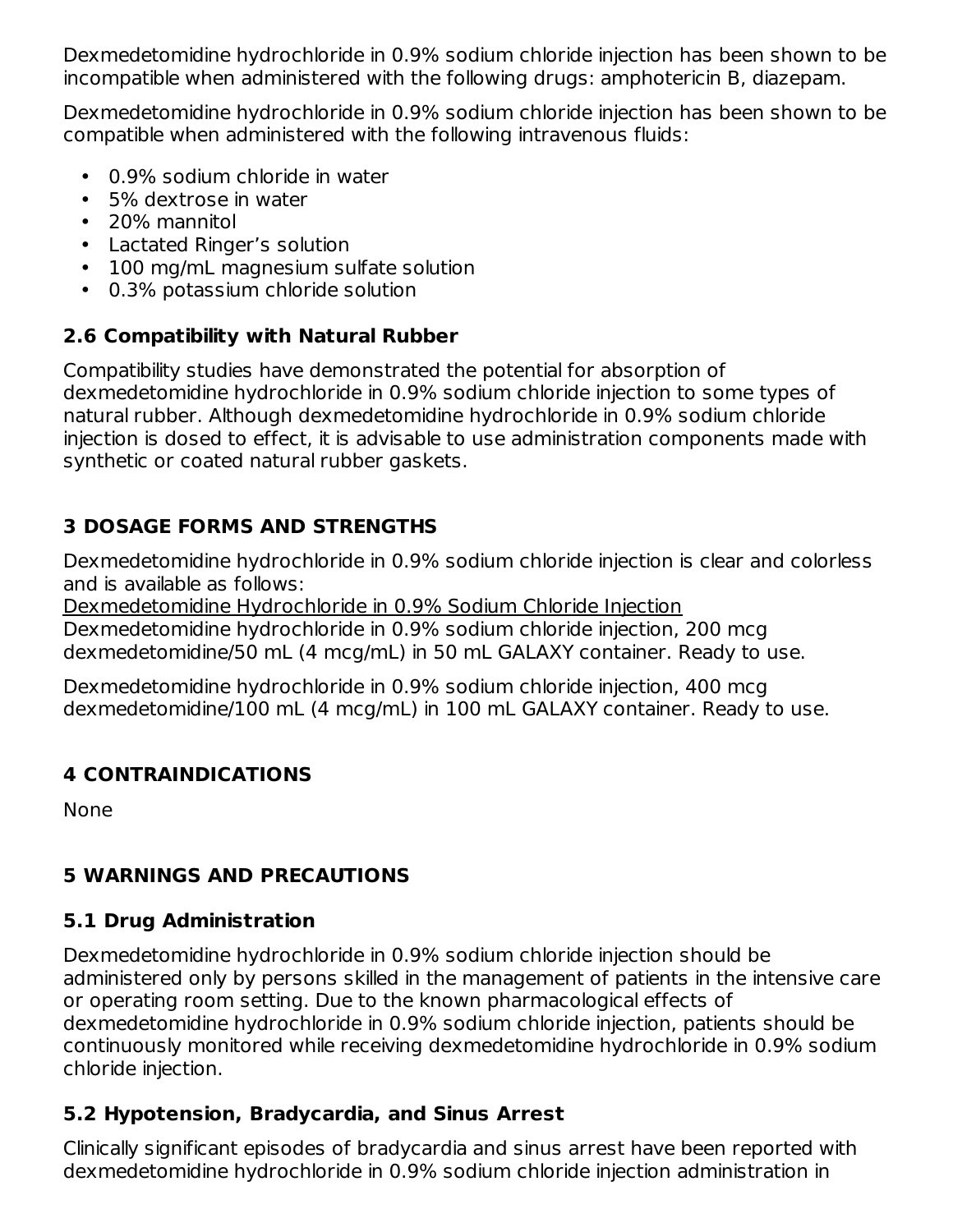young, healthy adult volunteers with high vagal tone or with different routes of administration including rapid intravenous or bolus administration.

Reports of hypotension and bradycardia have been associated with dexmedetomidine hydrochloride in 0.9% sodium chloride injection infusion. Some of these cases have resulted in fatalities. If medical intervention is required, treatment may include decreasing or stopping the infusion of dexmedetomidine hydrochloride in 0.9% sodium chloride injection, increasing the rate of intravenous fluid administration, elevation of the lower extremities, and use of pressor agents. Because dexmedetomidine hydrochloride in 0.9% sodium chloride injection has the potential to augment bradycardia induced by vagal stimuli, clinicians should be prepared to intervene. The intravenous administration of anticholinergic agents (e.g., glycopyrrolate, atropine) should be considered to modify vagal tone. In clinical trials, glycopyrrolate or atropine were effective in the treatment of most episodes of dexmedetomidine hydrochloride-induced bradycardia. However, in some patients with significant cardiovascular dysfunction, more advanced resuscitative measures were required.

Caution should be exercised when administering dexmedetomidine hydrochloride in 0.9% sodium chloride injection to patients with advanced heart block and/or severe ventricular dysfunction. Because dexmedetomidine hydrochloride in 0.9% sodium chloride injection decreases sympathetic nervous system activity, hypotension and/or bradycardia may be expected to be more pronounced in patients with hypovolemia, diabetes mellitus, or chronic hypertension and in elderly patients.

In clinical trials where other vasodilators or negative chronotropic agents were coadministered with dexmedetomidine hydrochloride in 0.9% sodium chloride injection an additive pharmacodynamic effect was not observed. Nonetheless, caution should be used when such agents are administered concomitantly with dexmedetomidine hydrochloride in 0.9% sodium chloride injection.

# **5.3 Transient Hypertension**

Transient hypertension has been observed primarily during the loading dose in association with the initial peripheral vasoconstrictive effects of dexmedetomidine hydrochloride in 0.9% sodium chloride injection. Treatment of the transient hypertension has generally not been necessary, although reduction of the loading infusion rate may be desirable.

## **5.4 Arousability**

Some patients receiving dexmedetomidine hydrochloride in 0.9% sodium chloride injection have been observed to be arousable and alert when stimulated. This alone should not be considered as evidence of lack of efficacy in the absence of other clinical signs and symptoms.

## **5.5 Withdrawal**

## Intensive Care Unit Sedation

With administration up to 7 days, regardless of dose, 12 (5%) dexmedetomidine hydrochloride in 0.9% sodium chloride injection adult subjects experienced at least 1 event related to withdrawal within the first 24 hours after discontinuing study drug and 7 (3%) dexmedetomidine hydrochloride in 0.9% sodium chloride injection adult subjects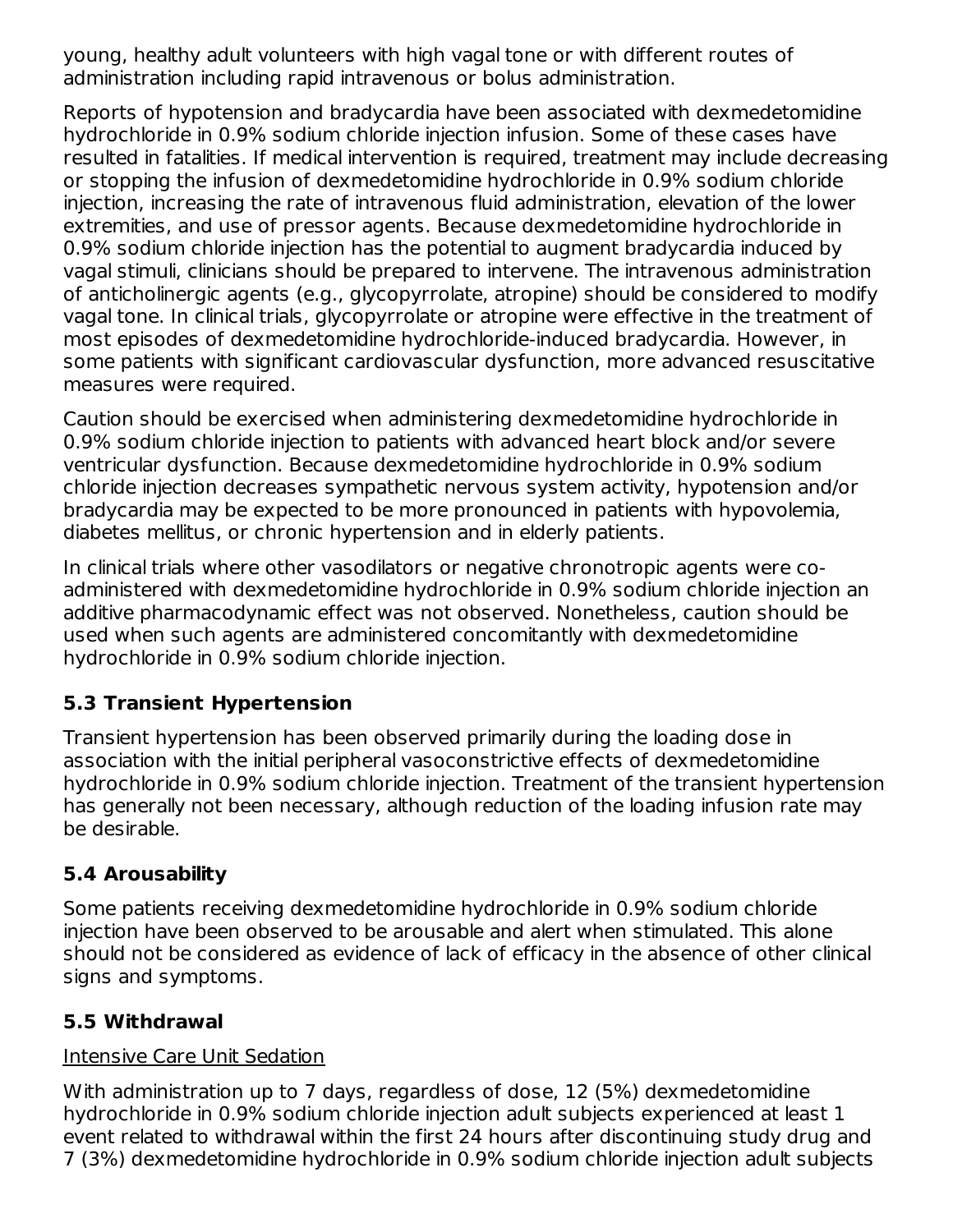experienced at least 1 event 24 to 48 hours after end of study drug. The most common events were nausea, vomiting, and agitation.

In adult subjects, tachycardia and hypertension requiring intervention in the 48 hours following study drug discontinuation occurred at frequencies of <5%. If tachycardia and/or hypertension occurs after discontinuation of dexmedetomidine hydrochloride in 0.9% sodium chloride injection supportive therapy is indicated.

### Procedural Sedation

In adult subjects, withdrawal symptoms were not seen after discontinuation of shortterm infusions of dexmedetomidine hydrochloride in 0.9% sodium chloride injection (<6 hours).

## **5.6 Tolerance and Tachyphylaxis**

Use of dexmedetomidine beyond 24 hours has been associated with tolerance and tachyphylaxis and a dose-related increase in adverse reactions [see Adverse Reactions (6.1)].

## **5.7 Hepatic Impairment**

Since dexmedetomidine hydrochloride in 0.9% sodium chloride injection clearance decreases with severity of hepatic impairment, dose reduction should be considered in patients with impaired hepatic function [see Dosage and Administration (2.2,2.3)].

# **6 ADVERSE REACTIONS**

The following clinically significant adverse reactions are described elsewhere in the labeling:

- Hypotension, bradycardia and sinus arrest [see Warnings and Precautions (5.2)]
- Transient hypertension [see Warnings and Precautions (5.3)]

# **6.1 Clinical Trials Experience**

Because clinical trials are conducted under widely varying conditions, adverse reactions rates observed in the clinical trials of a drug cannot be directly compared to rates in clinical trials of another drug and may not reflect the rates observed in practice.

Most common treatment-emergent adverse reactions, occurring in greater than 2% of patients in both Intensive Care Unit and procedural sedation studies include hypotension, bradycardia and dry mouth.

### Intensive Care Unit Sedation

Adverse reaction information is derived from the continuous infusion trials of dexmedetomidine hydrochloride in 0.9% sodium chloride injection for sedation in the Intensive Care Unit setting in which 1007 adult patients received dexmedetomidine hydrochloride in 0.9% sodium chloride injection. The mean total dose was 7.4 mcg/kg (range: 0.8 to 84.1), mean dose per hour was 0.5 mcg/kg/hr (range: 0.1 to 6.0) and the mean duration of infusion of 15.9 hours (range: 0.2 to 157.2). The population was between 17 to 88 years of age,  $43\% \ge 65$  years of age, 77% male and 93% Caucasian. Treatment-emergent adverse reactions occurring at an incidence of >2% are provided in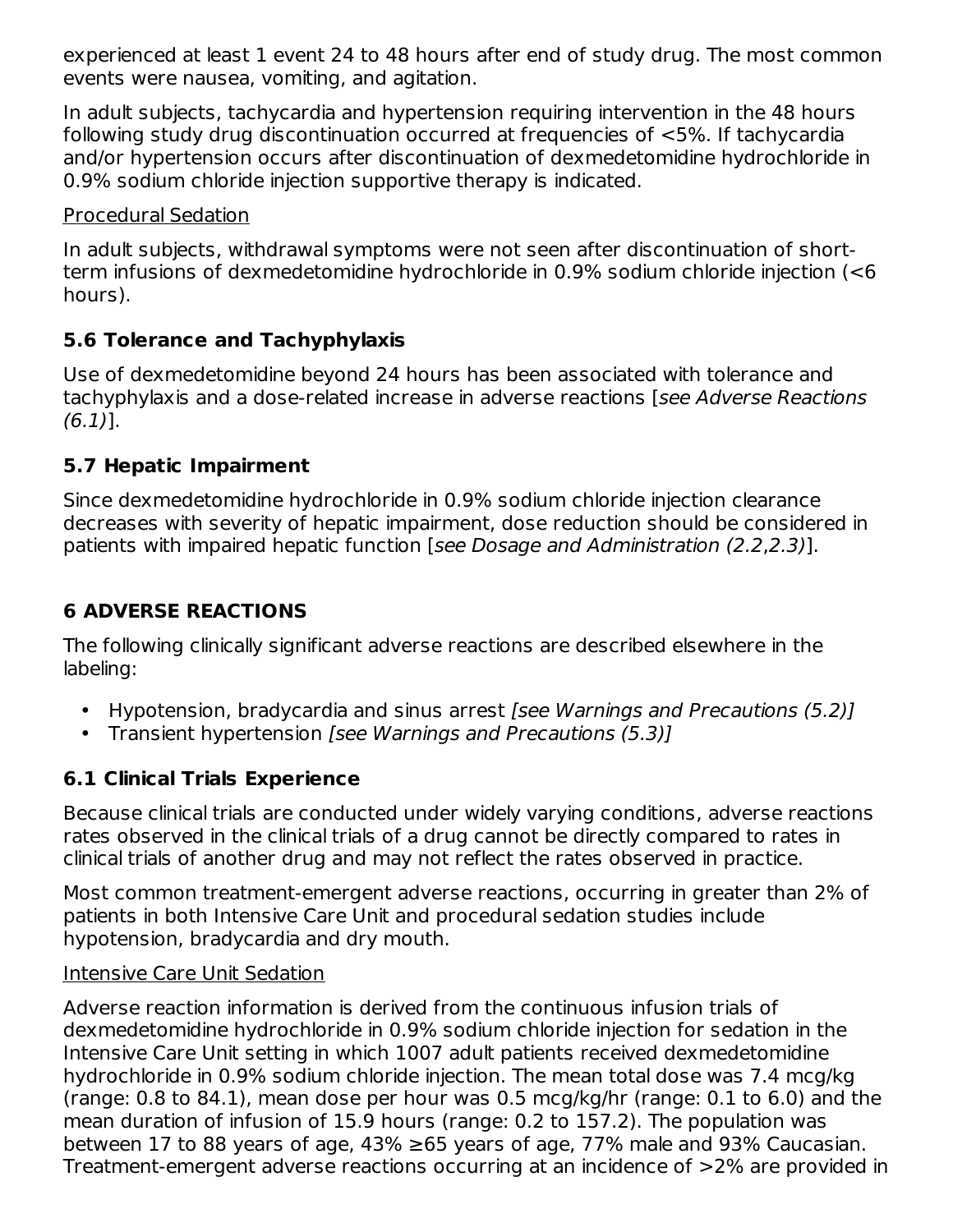Table 2. The most frequent adverse reactions were hypotension, bradycardia and dry mouth [see Warnings and Precautions (5.2)].

| Table 2: Adverse Reactions with an Incidence >2%—Adult Intensive Care Unit |  |
|----------------------------------------------------------------------------|--|
| Sedation Population <24 hours*                                             |  |

| <b>Adverse Event</b>       | All<br>$(N = 1007)$<br>(%) | <b>Randomized</b><br>Dexmedetomidine Dexmedetomidine (N<br>$= 798$<br>(%) | $(N =$<br>400)<br>(% ) | <b>Placebo</b> Propofol<br>$(N =$<br>188)<br>(% ) |
|----------------------------|----------------------------|---------------------------------------------------------------------------|------------------------|---------------------------------------------------|
| Hypotension                | 25%                        | 24%                                                                       | 12%                    | 13%                                               |
| Hypertension               | $12%$ <sup>*</sup>         | 13%                                                                       | 19%                    | 4%                                                |
| Nausea                     | 9%                         | 9%                                                                        | 9%                     | 11%                                               |
| Bradycardia                | 5%                         | 5%                                                                        | 3%                     | $\mathbf 0$                                       |
| <b>Atrial Fibrillation</b> | 4%                         | 5%                                                                        | 3%                     | 7%                                                |
| Pyrexia                    | 4%                         | 4%                                                                        | 4%                     | 4%                                                |
| Dry Mouth                  | 4%                         | 3%                                                                        | 1%                     | 1%                                                |
| Vomiting                   | 3%                         | 3%                                                                        | 5%                     | 3%                                                |
| Hypovolemia                | 3%                         | 3%                                                                        | 2%                     | 5%                                                |
| <b>Atelectasis</b>         | 3%                         | 3%                                                                        | 3%                     | 6%                                                |
| <b>Pleural Effusion</b>    | 2%                         | 2%                                                                        | 1%                     | 6%                                                |
| Agitation                  | 2%                         | 2%                                                                        | 3%                     | $1\%$                                             |
| Tachycardia                | 2%                         | 2%                                                                        | 4%                     | $1\%$                                             |
| Anemia                     | 2%                         | 2%                                                                        | 2%                     | 2%                                                |
| Hyperthermia               | 2%                         | 2%                                                                        | 3%                     | $\mathbf 0$                                       |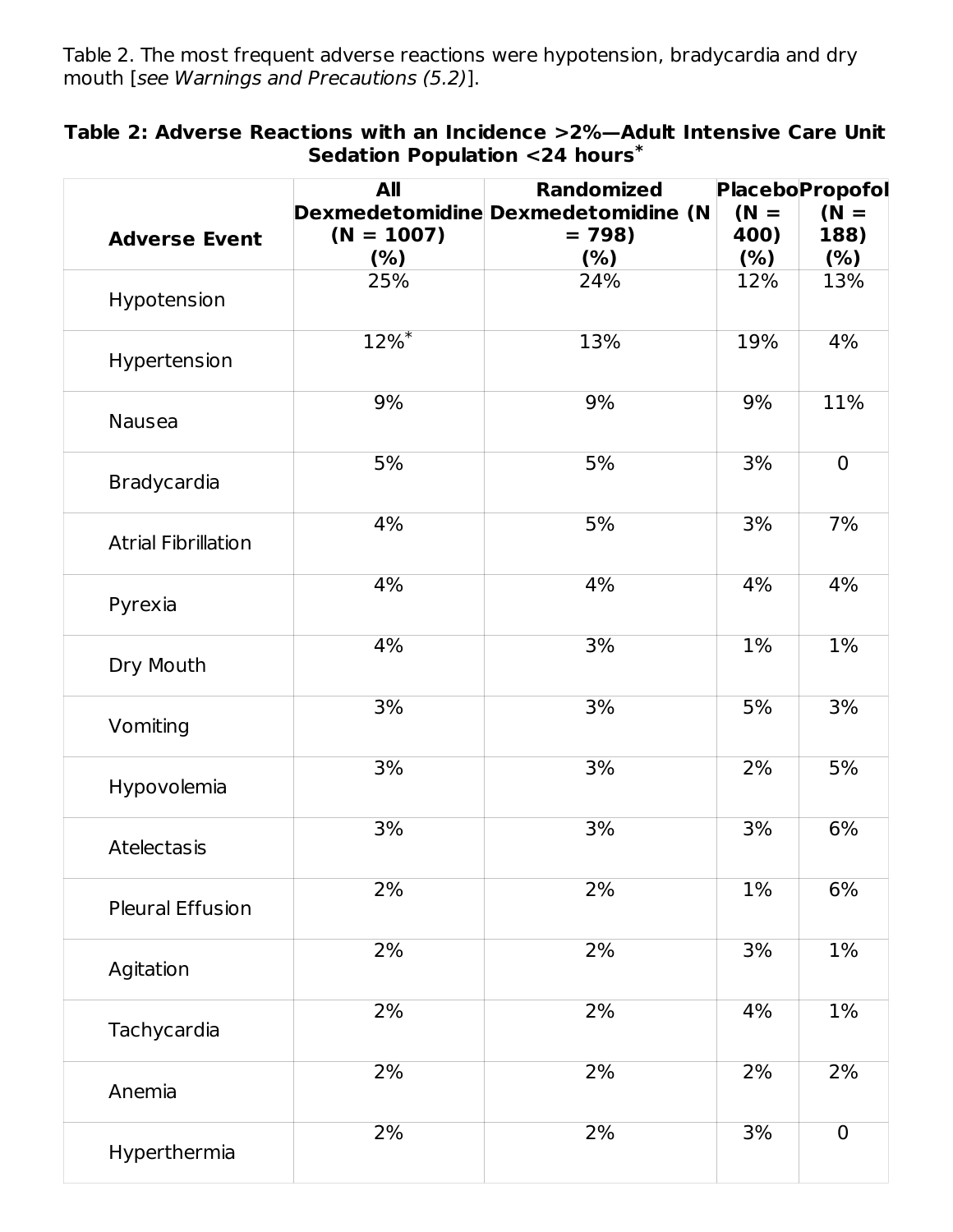| Chills                        | 2%                | 2%             | 3%             | 2% |
|-------------------------------|-------------------|----------------|----------------|----|
| Hyperglycemia                 | 2%                | 2%             | 2%             | 3% |
| Hypoxia                       | 2%                | 2%             | 2%             | 3% |
| Post-procedural<br>Hemorrhage | 2%                | 2%             | 3%             | 4% |
| Pulmonary Edema               | 1%                | 1%             | 1%             | 3% |
| Hypocalcemia                  | 1%                | 1%             | $\overline{0}$ | 2% |
| <b>Acidosis</b>               | 1%                | $1\%$          | $1\%$          | 2% |
| Urine Output<br>Decreased     | $1\%$             | 1%             | $\overline{0}$ | 2% |
| Sinus Tachycardia             | 1%                | 1%             | $1\%$          | 2% |
| Ventricular<br>Tachycardia    | $\overline{<}1\%$ | $1\%$          | $1\%$          | 5% |
| Wheezing                      | $\overline{<}1\%$ | 1%             | $\overline{0}$ | 2% |
| Edema Peripheral              | $\overline{<}1\%$ | $\overline{0}$ | $1\%$          | 2% |

 $\ast$  26 subjects in the all dexmedetomidine hydrochloride in 0.9% sodium chloride injection group and 10 subjects in the randomized dexmedetomidine hydrochloride in 0.9% sodium chloride injection group had exposure for greater than 24 hours.

Adverse reaction information was also derived from the placebo-controlled, continuous infusion trials of dexmedetomidine hydrochloride in 0.9% sodium chloride injection for sedation in the surgical intensive care unit setting in which 387 adult patients received dexmedetomidine hydrochloride in 0.9% sodium chloride injection for less than 24 hours. The most frequently observed treatment-emergent adverse events included hypotension, hypertension, nausea, bradycardia, fever, vomiting, hypoxia, tachycardia and anemia (see Table 3).

**Table 3: Treatment-Emergent Adverse Events Occurring in >1% Of All Dexmedetomidine-Treated Adult Patients in the Randomized Placebo-Controlled Continuous Infusion <24 Hours ICU Sedation Studies**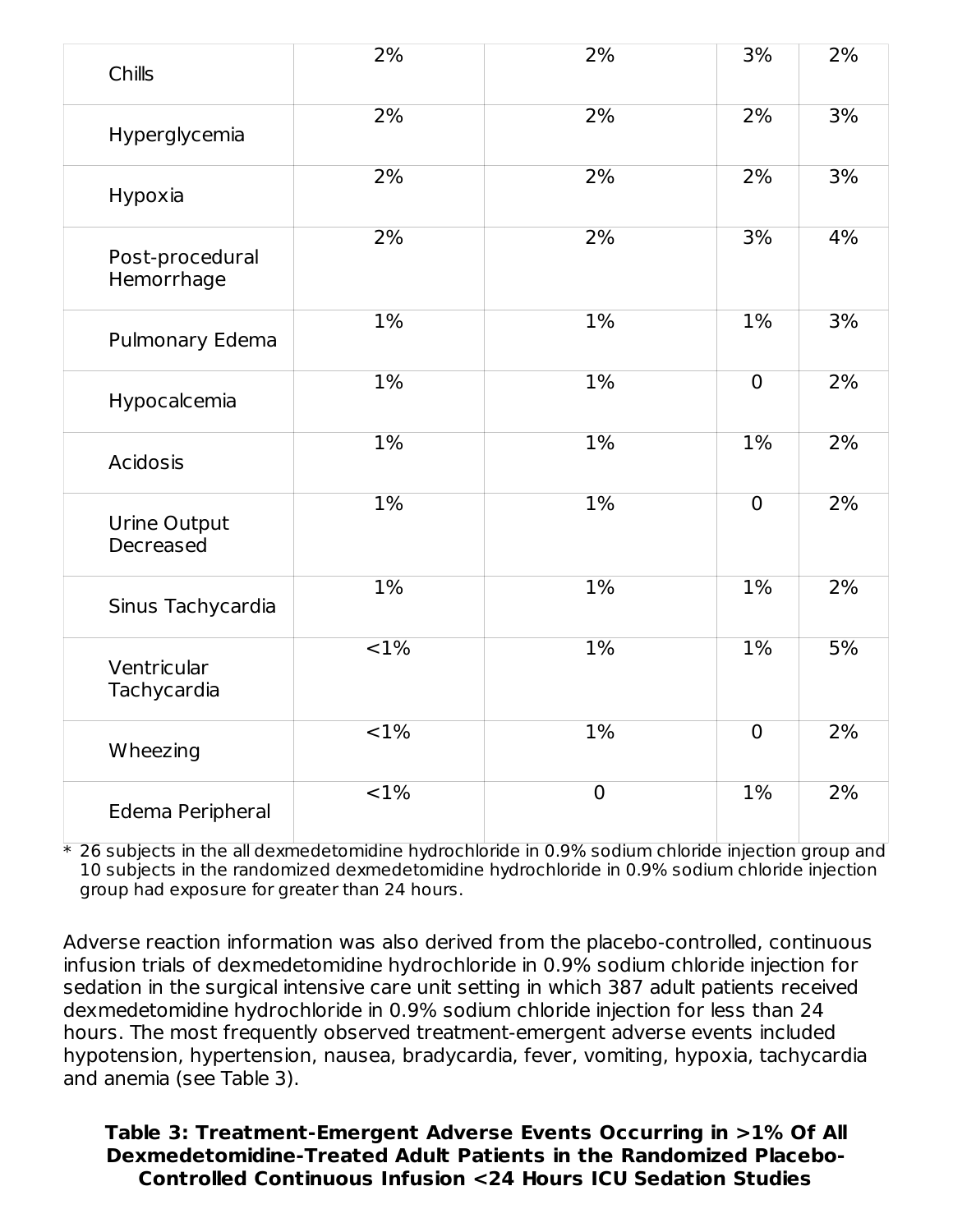| <b>Adverse Event</b>       | <b>Randomized Dexmedetomidine</b><br>$(N = 387)$ | <b>Placebo</b><br>$(N = 379)$ |
|----------------------------|--------------------------------------------------|-------------------------------|
| Hypotension                | 28%                                              | 13%                           |
| Hypertension               | 16%                                              | 18%                           |
| Nausea                     | 11%                                              | 9%                            |
| Bradycardia                | 7%                                               | 3%                            |
| Fever                      | 5%                                               | 4%                            |
| Vomiting                   | 4%                                               | 6%                            |
| <b>Atrial Fibrillation</b> | 4%                                               | 3%                            |
| Hypoxia                    | 4%                                               | 4%                            |
| Tachycardia                | 3%                                               | 5%                            |
| Hemorrhage                 | 3%                                               | 4%                            |
| Anemia                     | 3%                                               | 2%                            |
| Dry Mouth                  | 3%                                               | $1\%$                         |
| Rigors                     | 2%                                               | 3%                            |
| Agitation                  | 2%                                               | 3%                            |
| Hyperpyrexia               | 2%                                               | 3%                            |
| Pain                       | 2%                                               | 2%                            |
| Hyperglycemia              | 2%                                               | 2%                            |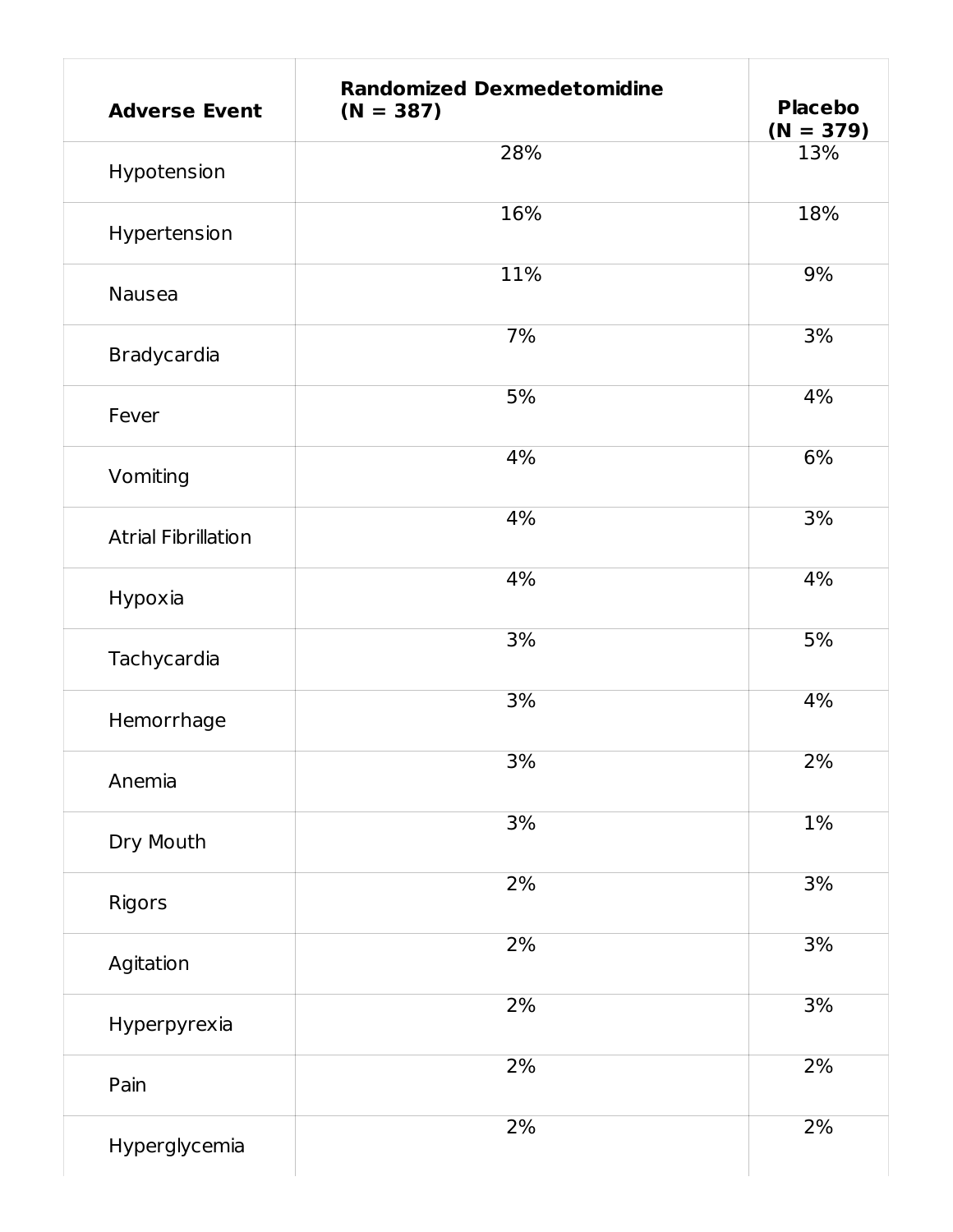| Acidosis                | 2% | 2%       |
|-------------------------|----|----------|
| <b>Pleural Effusion</b> | 2% | 1%       |
| Oliguria                | 2% | ${<}1\%$ |
| Thirst                  | 2% | $< 1\%$  |

In a controlled clinical trial, dexmedetomidine hydrochloride in 0.9% sodium chloride injection was compared to midazolam for ICU sedation exceeding 24 hours duration in adult patients. Key treatment emergent adverse events occurring in dexmedetomidine or midazolam treated patients in the randomized active comparator continuous infusion long-term intensive care unit sedation study are provided in Table 4. The number (%) of subjects who had a dose-related increase in treatment-emergent adverse events by maintenance adjusted dose rate range in the dexmedetomidine hydrochloride in 0.9% sodium chloride injection group is provided in Table 5.

#### **Table 4: Key Treatment-Emergent Adverse Events Occurring in Dexmedetomidine- or Midazolam-Treated Adult Patients in the Randomized Active Comparator Continuous Infusion Long-Term Intensive Care Unit Sedation Study**

| <b>Adverse Event</b>                      | <b>Dexmedetomidine</b><br>$(N = 244)$ | <b>Midazolam</b><br>$(N = 122)$ |
|-------------------------------------------|---------------------------------------|---------------------------------|
| Hypotension*                              | 56%                                   | 56%                             |
| <b>Hypotension Requiring Intervention</b> | 28%                                   | 27%                             |
| Bradycardia <sup>†</sup>                  | 42%                                   | 19%                             |
| Bradycardia Requiring Intervention        | 5%                                    | $1\%$                           |
| Systolic Hypertension <sup>‡</sup>        | 28%                                   | 42%                             |
| Tachycardia <sup>§</sup>                  | 25%                                   | 44%                             |
| Tachycardia Requiring Intervention        | 10%                                   | 10%                             |
| Diastolic Hypertension <sup>‡</sup>       | 12%                                   | 15%                             |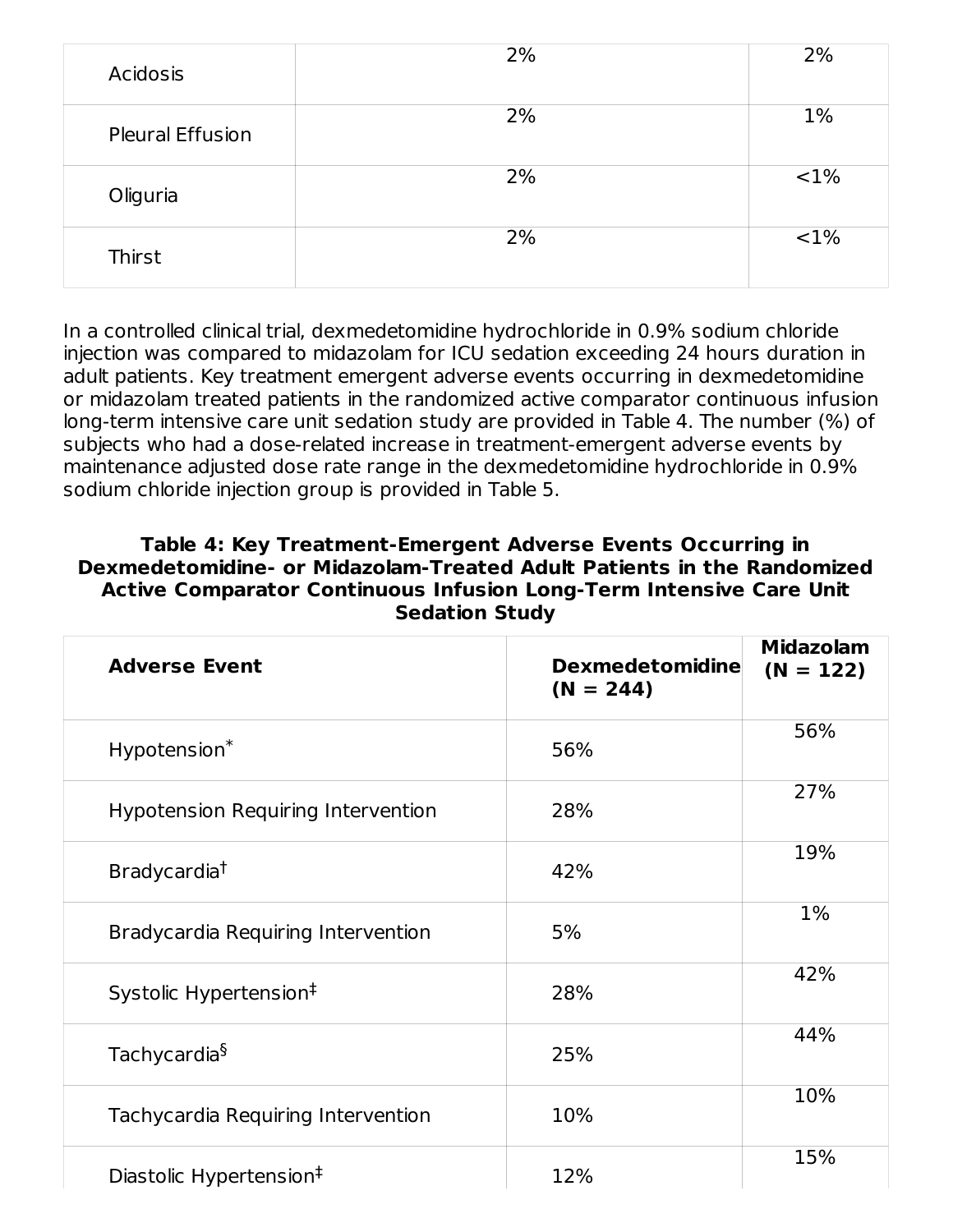| Hypertension <sup>#</sup>                        | 11% | 15%   |
|--------------------------------------------------|-----|-------|
| Hypertension Requiring Intervention <sup>1</sup> | 19% | 30%   |
| Hypokalemia                                      | 9%  | 13%   |
| Pyrexia                                          | 7%  | $2\%$ |
| Agitation                                        | 7%  | 6%    |
| Hyperglycemia                                    | 7%  | 2%    |
| Constipation                                     | 6%  | 6%    |
| Hypoglycemia                                     | 5%  | 6%    |
| Respiratory Failure                              | 5%  | 3%    |
| <b>Renal Failure Acute</b>                       | 2%  | $1\%$ |
| Acute Respiratory Distress Syndrome              | 2%  | $1\%$ |
| Generalized Edema                                | 2%  | 6%    |
| Hypomagnesemia                                   | 1%  | 7%    |

\* Hypotension was defined in absolute terms as Systolic blood pressure of <80 mmHg or Diastolic blood pressure of <50 mmHg or in relative terms as ≤30% lower than pre-study drug infusion value.

† Bradycardia was defined in absolute terms as <40 bpm or in relative terms as ≤30% lower than pre-study drug infusion value.

‡ Hypertension was defined in absolute terms as Systolic blood pressure >180 mmHg or Diastolic blood pressure of >100 mmHg or in relative terms as ≥30% higher than pre-study drug infusion value.

§ Tachycardia was defined in absolute terms as >120 bpm or in relative terms as ≥30% greater than pre-study drug infusion value.

¶ Includes any type of hypertension.

The following adverse events occurred between 2 and 5% for dexmedetomidine hydrochloride in 0.9% sodium chloride injection and Midazolam, respectively: renal failure acute (2.5%, 0.8%), acute respiratory distress syndrome (2.5%, 0.8%), and respiratory failure (4.5%, 3.3%).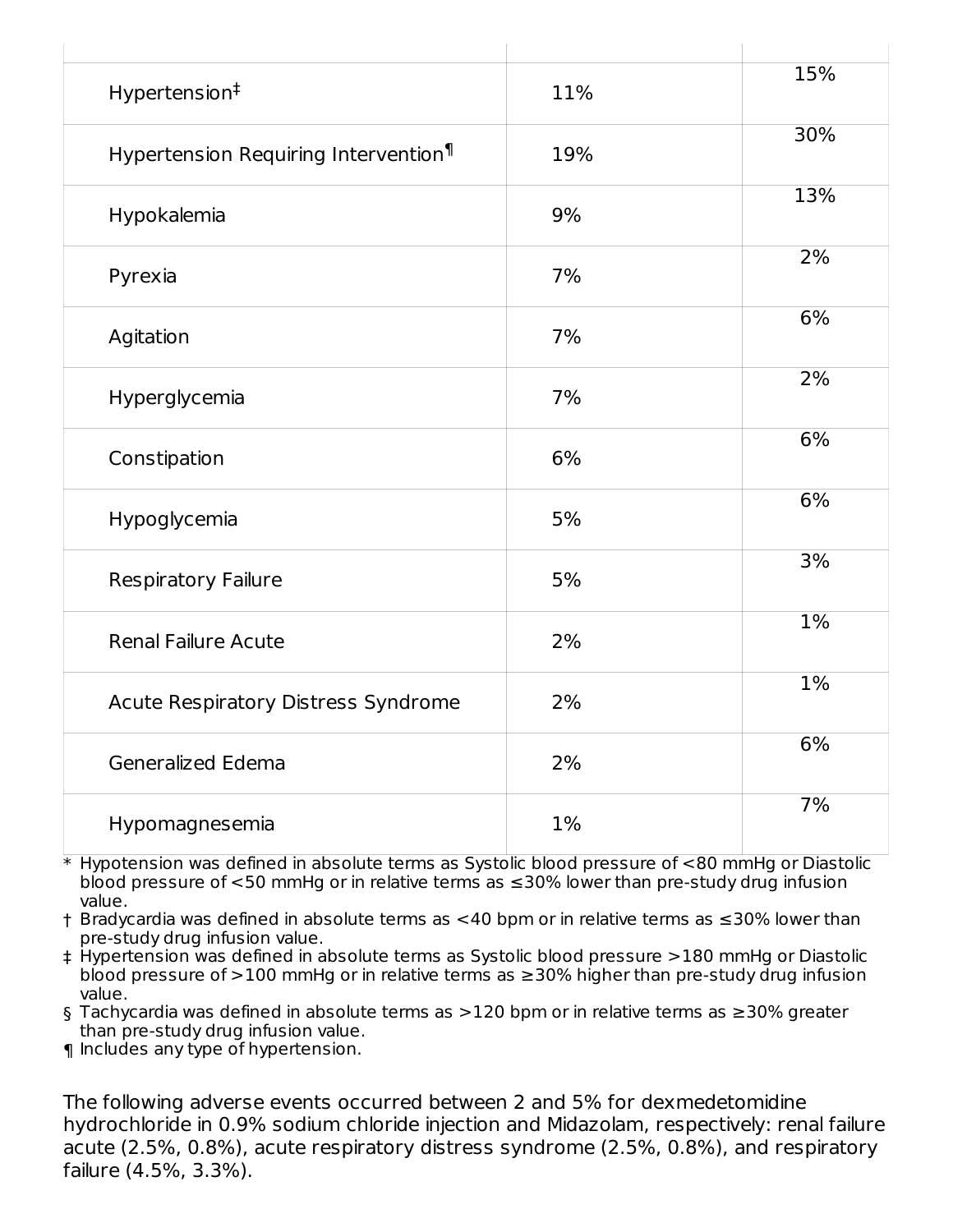**Table 5. Number (%) of Adult Subjects Who Had a Dose-Related Increase in Treatment Emergent Adverse Events by Maintenance Adjusted Dose Rate Range in the Dexmedetomidine Hydrochloride in 0.9% Sodium Chloride Group**

| Dexmedetomidine Hydrochloride in 0.9% Sodium Chloride (mcg/kg/hr) |                              |                                         |                        |
|-------------------------------------------------------------------|------------------------------|-----------------------------------------|------------------------|
| <b>Adverse Event</b>                                              | $\leq$ 0.7 $*$<br>$(N = 95)$ | >0.7 to ≤1.1 <sup>*</sup><br>$(N = 78)$ | $>1.1^*$<br>$(N = 71)$ |
| Constipation                                                      | 6%                           | 5%                                      | 14%                    |
| Agitation                                                         | 5%                           | 8%                                      | 14%                    |
| Anxiety                                                           | 5%                           | 5%                                      | 9%                     |
| Edema Peripheral                                                  | 3%                           | 5%                                      | 7%                     |
| <b>Atrial Fibrillation</b>                                        | 2%                           | 4%                                      | 9%                     |
| <b>Respiratory Failure</b>                                        | 2%                           | 6%                                      | 10%                    |
| <b>Acute Respiratory Distress</b><br>Syndrome                     | $1\%$                        | 3%                                      | 9%                     |

 $\,^*$  Average maintenance dose over the entire study drug administration

#### Procedural Sedation

Adverse reaction information is derived from the two trials for procedural sedation [see Clinical Studies (14.2)] in which 318 adult patients received dexmedetomidine hydrochloride in 0.9% sodium chloride injection. The mean total dose was 1.6 mcg/kg (range: 0.5 to 6.7), mean dose per hour was 1.3 mcg/kg/hr (range: 0.3 to 6.1) and the mean duration of infusion of 1.5 hours (range: 0.1 to 6.2). The population was between 18 to 93 years of age, ASA I-IV, 30%  $\geq$ 65 years of age, 52% male and 61% Caucasian.

Treatment-emergent adverse reactions occurring at an incidence of >2% are provided in Table 6. The most frequent adverse reactions were hypotension, bradycardia, and dry mouth [see Warnings and Precautions (5.2)]. Pre-specified criteria for the vital signs to be reported as adverse reactions are footnoted below the table. The decrease in respiratory rate and hypoxia was similar between dexmedetomidine hydrochloride in 0.9% sodium chloride injection and comparator groups in both studies.

#### **Table 6: Adverse Reactions With an Incidence > 2%—Procedural Sedation Population**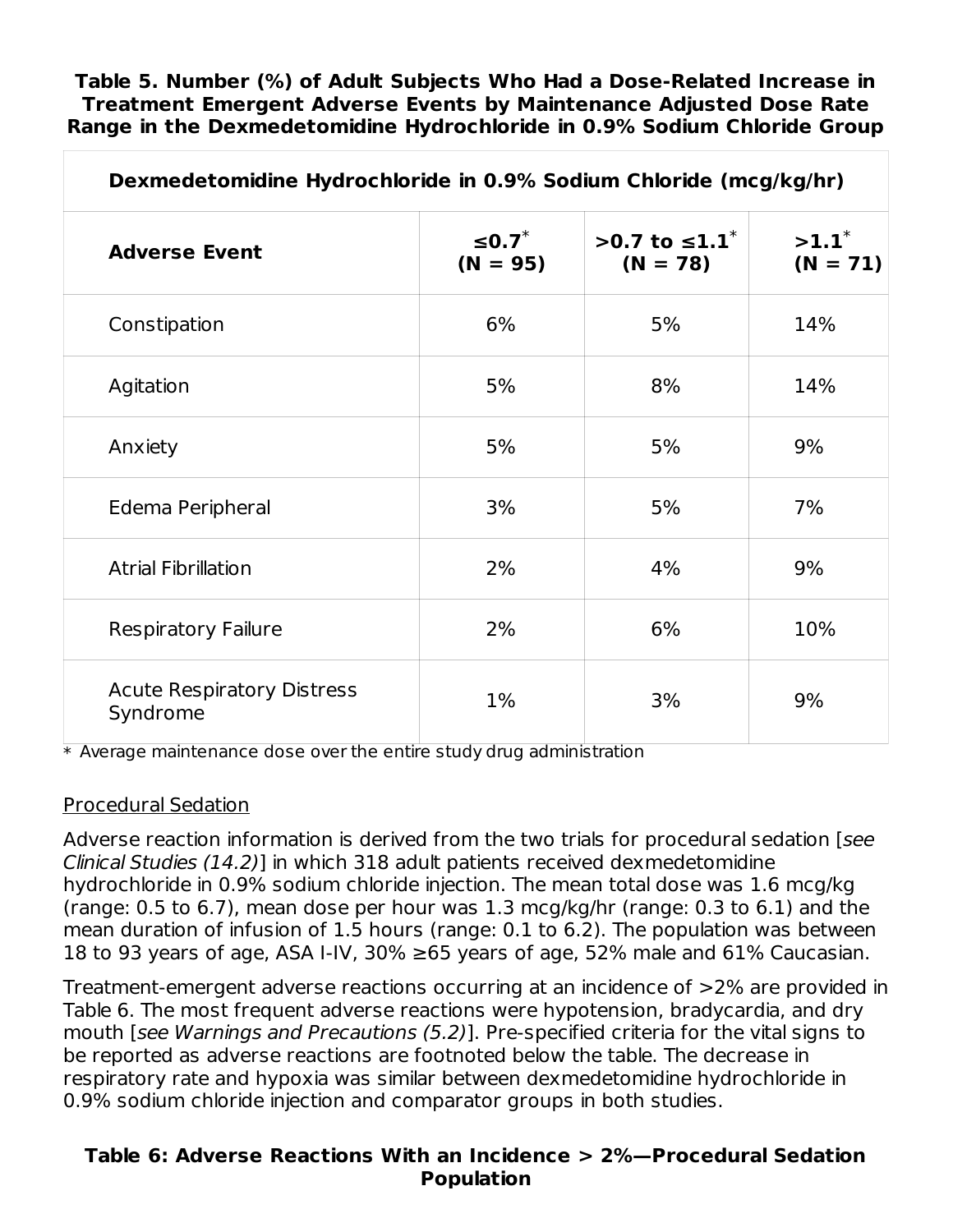| <b>Adverse Event</b>                   | Dexmedetomidine Hydrochloride in<br>0.9% Sodium Chloride Injection<br>$N = 318$<br>(% ) | <b>Placebo</b><br>$N = 113$<br>(%) |
|----------------------------------------|-----------------------------------------------------------------------------------------|------------------------------------|
| Hypotension*                           | 54%                                                                                     | 30%                                |
| Respiratory<br>depression <sup>†</sup> | 37%                                                                                     | 32%                                |
| Bradycardia <sup>‡</sup>               | 14%                                                                                     | 4%                                 |
| Hypertension <sup>§</sup>              | 13%                                                                                     | 24%                                |
| Tachycardia <sup>1</sup>               | 5%                                                                                      | 17%                                |
| <b>Nausea</b>                          | 3%                                                                                      | 2%                                 |
| Dry mouth                              | 3%                                                                                      | $1\%$                              |
| Hypoxia $#$                            | 2%                                                                                      | 3%                                 |
| <b>Bradypnea</b>                       | 2%                                                                                      | 4%                                 |

**Population**

 $\ast$  Hypotension was defined in absolute and relative terms as Systolic blood pressure of  ${<}80$  mmHg or ≤30% lower than pre-study drug infusion value, or Diastolic blood pressure of <50 mmHg.

† Respiratory depression was defined in absolute and relative terms as respiratory rate (RR) <8 beats per minute or > 25% decrease from baseline.

- ‡ Bradycardia was defined in absolute and relative terms as <40 beats per minute or ≤30% lower than pre-study drug infusion value.
- § Hypertension was defined in absolute and relative terms as Systolic blood pressure >180 mmHg or ≥30% higher than pre-study drug infusion value or Diastolic blood pressure of >100 mmHg.
- ¶ Tachycardia was defined in absolute and relative terms as >120 beats per minute or ≥30% greater than pre-study drug infusion value.
- # Hypoxia was defined in absolute and relative terms as SpO $_2$  <90% or 10% decrease from baseline.

# **6.2 Postmarketing Experience**

The following adverse reactions have been identified during post-approval use of dexmedetomidine hydrochloride in 0.9% sodium chloride injection. Because these reactions are reported voluntarily from a population of uncertain size, it is not always possible to reliably estimate their frequency or establish a causal relationship to drug exposure.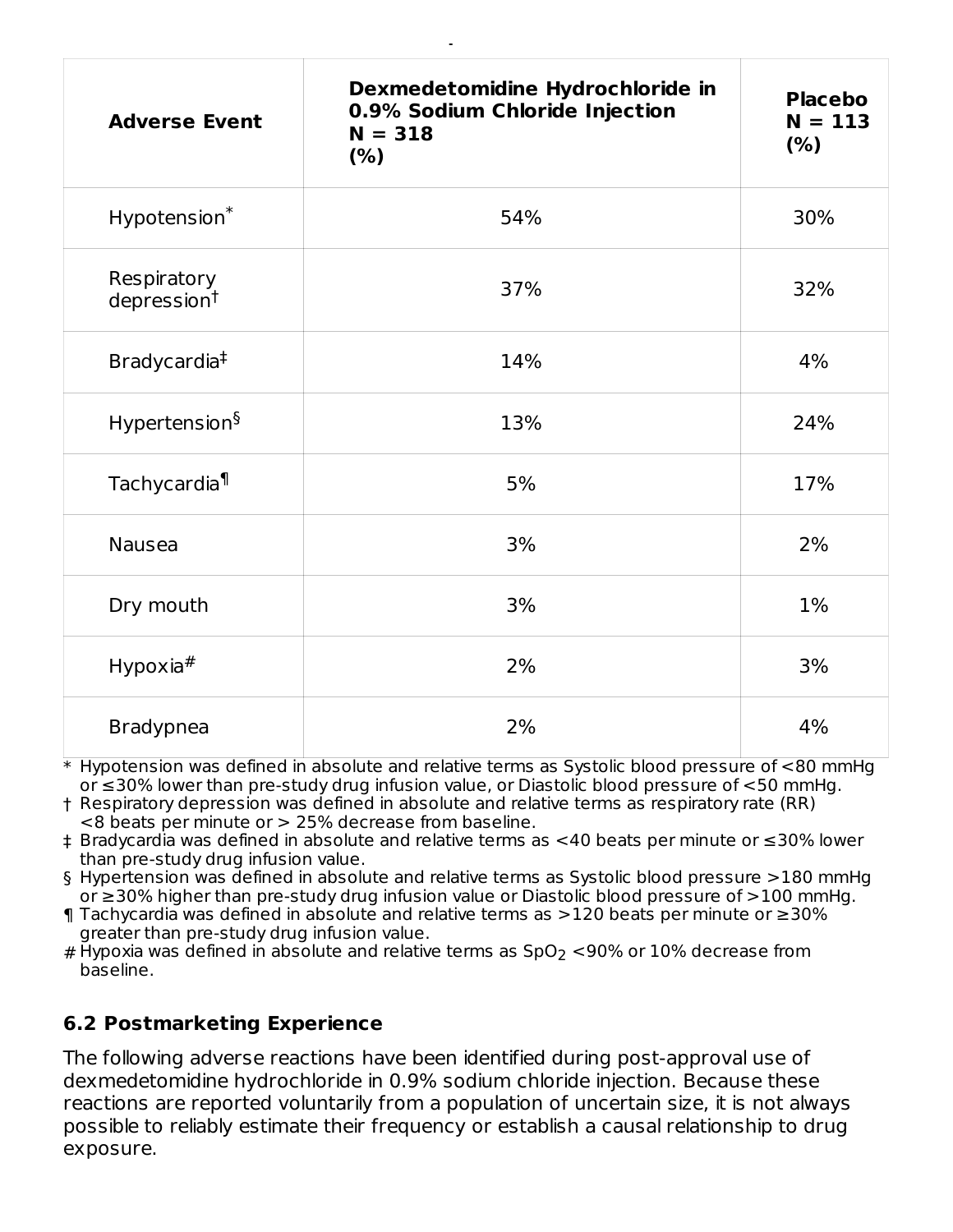Hypotension and bradycardia were the most common adverse reactions associated with the use of dexmedetomidine hydrochloride in 0.9% sodium chloride injection during post-approval use of the drug.

### **Table 7: Adverse Reactions Experienced During Post-approval Use of Dexmedetomidine Hydrochloride in 0.9% Sodium Chloride Injection**

| <b>System Organ Class</b>                                      | <b>Preferred Term</b>                                                                                                                                                                                                                                       |
|----------------------------------------------------------------|-------------------------------------------------------------------------------------------------------------------------------------------------------------------------------------------------------------------------------------------------------------|
| Blood and Lymphatic System<br><b>Disorders</b>                 | Anemia                                                                                                                                                                                                                                                      |
| Cardiac Disorders                                              | Arrhythmia, atrial fibrillation, atrioventricular<br>block, bradycardia, cardiac arrest, cardiac<br>disorder, extrasystoles, myocardial infarction,<br>supraventricular tachycardia, tachycardia,<br>ventricular arrhythmia, ventricular tachycardia        |
| Eye Disorders                                                  | Photopsia, visual impairment                                                                                                                                                                                                                                |
| <b>Gastrointestinal Disorders</b>                              | Abdominal pain, diarrhea, nausea, vomiting                                                                                                                                                                                                                  |
| General Disorders and<br><b>Administration Site Conditions</b> | Chills, hyperpyrexia, pain, pyrexia, thirst                                                                                                                                                                                                                 |
| <b>Hepatobiliary Disorders</b>                                 | Hepatic function abnormal, hyperbilirubinemia                                                                                                                                                                                                               |
| Investigations                                                 | Alanine aminotransferase increased, aspartate<br>aminotransferase increased, blood alkaline<br>phosphatase increased, blood urea increased,<br>electrocardiogram T wave inversion,<br>gammaglutamyltransferase increased,<br>electrocardiogram QT prolonged |
| Metabolism and Nutrition<br><b>Disorders</b>                   | Acidosis, hyperkalemia, hypoglycemia,<br>hypovolemia, hypernatremia                                                                                                                                                                                         |
| Nervous System Disorders                                       | Convulsion, dizziness, headache, neuralgia,<br>neuritis, speech disorder                                                                                                                                                                                    |
| Psychiatric Disorders                                          | Agitation, confusional state, delirium,<br>hallucination, illusion                                                                                                                                                                                          |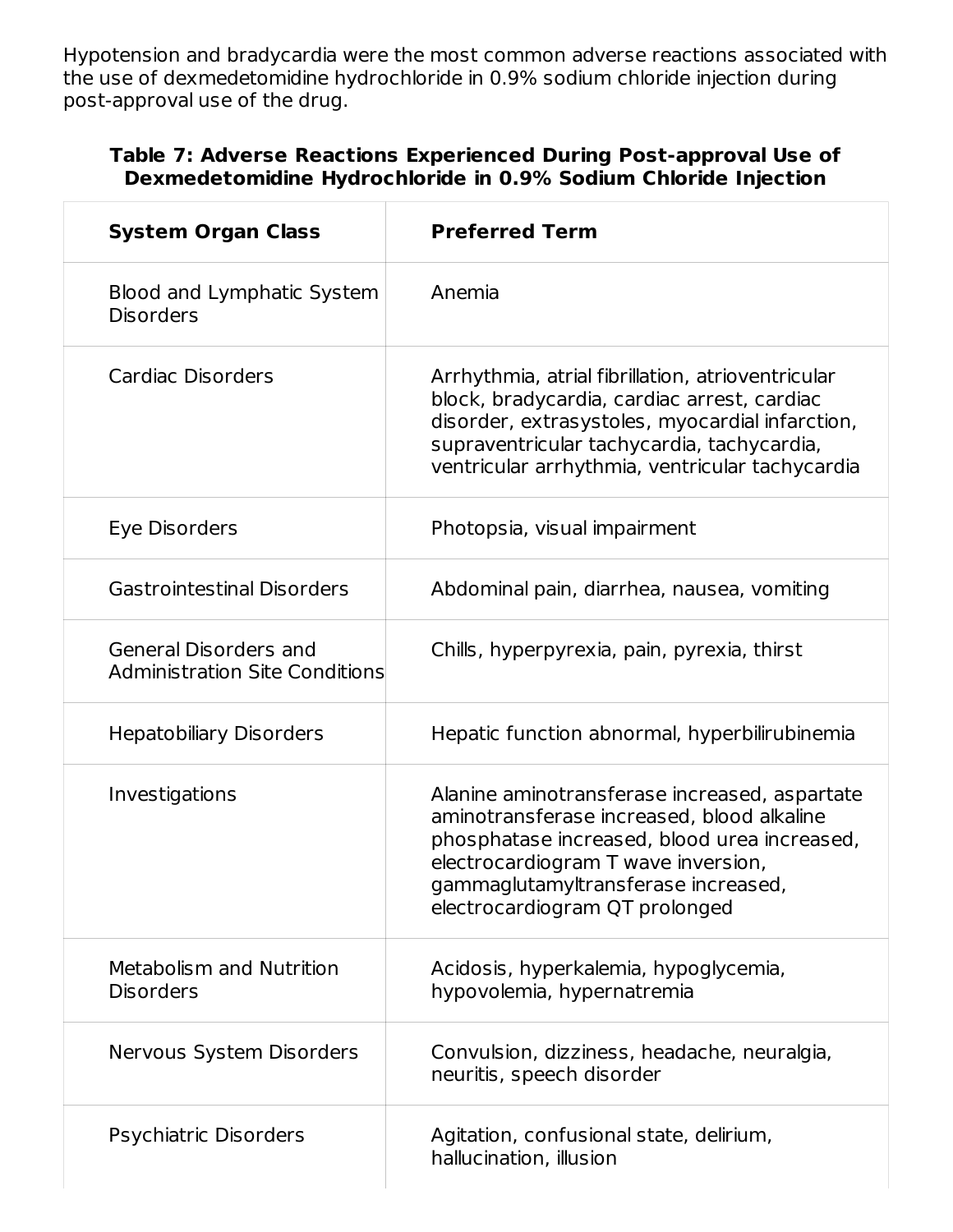| Renal and Urinary Disorders                               | Oliguria, polyuria                                                                                                    |
|-----------------------------------------------------------|-----------------------------------------------------------------------------------------------------------------------|
| Respiratory, Thoracic and<br><b>Mediastinal Disorders</b> | Apnea, bronchospasm, dyspnea, hypercapnia,<br>hypoventilation, hypoxia, pulmonary congestion,<br>respiratory acidosis |
| Skin and Subcutaneous<br><b>Tissue Disorders</b>          | Hyperhidrosis, pruritus, rash, urticaria                                                                              |
| Surgical and Medical<br>Procedures                        | Light anesthesia                                                                                                      |
| Vascular Disorders                                        | Blood pressure fluctuation, hemorrhage,<br>hypertension, hypotension                                                  |

# **7 DRUG INTERACTIONS**

# **7.1 Anesthetics, Sedatives, Hypnotics, Opioids**

Co-administration of dexmedetomidine hydrochloride in 0.9% sodium chloride injection with anesthetics, sedatives, hypnotics, and opioids is likely to lead to an enhancement of effects. Specific studies have confirmed these effects with sevoflurane, isoflurane, propofol, alfentanil, and midazolam. No pharmacokinetic interactions between dexmedetomidine hydrochloride in 0.9% sodium chloride injection and isoflurane, propofol, alfentanil and midazolam have been demonstrated. However, due to possible pharmacodynamic interactions, when co-administered with dexmedetomidine hydrochloride in 0.9% sodium chloride injection, a reduction in dosage of dexmedetomidine hydrochloride in 0.9% sodium chloride injection or the concomitant anesthetic, sedative, hypnotic or opioid may be required.

## **7.2 Neuromuscular Blockers**

In one study of 10 healthy adult volunteers, administration of dexmedetomidine hydrochloride in 0.9% sodium chloride injection for 45 minutes at a plasma concentration of one ng/mL resulted in no clinically meaningful increases in the magnitude of neuromuscular blockade associated with rocuronium administration.

## **8 USE IN SPECIFIC POPULATIONS**

## **8.1 Pregnancy**

## **Pregnancy Category C**

There are no adequate and well-controlled studies of dexmedetomidine hydrochloride in 0.9% sodium chloride injection use in pregnant women. In an *in vitro* human placenta study, placental transfer of dexmedetomidine occurred. In a study in the pregnant rat,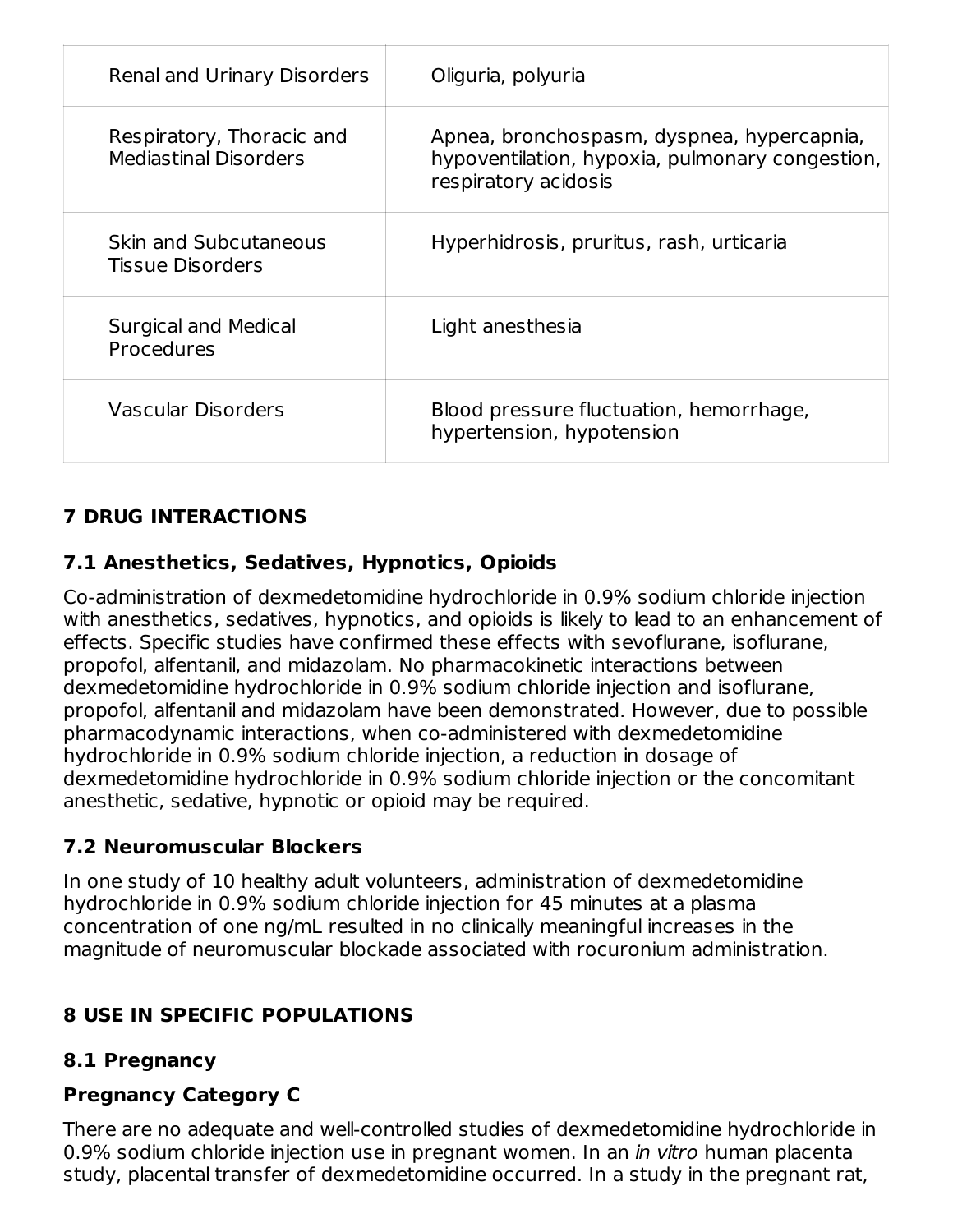placental transfer of dexmedetomidine was observed when radiolabeled dexmedetomidine was administered subcutaneously. Thus, fetal exposure should be expected in humans, and dexmedetomidine hydrochloride in 0.9% sodium chloride injection should be used during pregnancy only if the potential benefits justify the potential risk to the fetus.

Teratogenic effects were not observed in rats following subcutaneous administration of dexmedetomidine during the period of fetal organogenesis (from gestation day 5 to 16) with doses up to 200 mcg/kg (representing a dose approximately equal to the maximum recommended human intravenous dose based on body surface area) or in rabbits following intravenous administration of dexmedetomidine during the period of fetal organogenesis (from gestation day 6 to 18) with doses up to 96 mcg/kg (representing approximately half the human exposure at the maximum recommended dose based on plasma area under the time-curve comparison). However, fetal toxicity, as evidenced by increased post-implantation losses and reduced live pups, was observed in rats at a subcutaneous dose of 200 mcg/kg. The no-effect dose in rats was 20 mcg/kg (representing a dose less than the maximum recommended human intravenous dose based on a body surface area comparison). In another reproductive toxicity study when dexmedetomidine was administered subcutaneously to pregnant rats at 8 and 32 mcg/kg (representing a dose less than the maximum recommended human intravenous dose based on a body surface area comparison) from gestation day 16 through weaning, lower offspring weights were observed. Additionally, when offspring of the 32 mcg/kg group were allowed to mate, elevated fetal and embryocidal toxicity and delayed motor development was observed in second generation offspring.

# **8.2 Labor and Delivery**

The safety of dexmedetomidine hydrochloride in 0.9% sodium chloride injection during labor and delivery has not been studied.

## **8.3 Nursing Mothers**

It is not known whether dexmedetomidine hydrochloride is excreted in human milk. Radio-labeled dexmedetomidine administered subcutaneously to lactating female rats was excreted in milk. Because many drugs are excreted in human milk, caution should be exercised when dexmedetomidine hydrochloride in 0.9% sodium chloride injection is administered to a nursing woman.

## **8.4 Pediatric Use**

Safety and efficacy have not been established for Procedural Sedation or ICU Sedation in pediatric patients. One assessor-blinded trial in pediatric patients and two open label studies in neonates were conducted to assess efficacy for ICU sedation. These studies did not meet their primary efficacy endpoints and the safety data submitted were insufficient to fully characterize the safety profile of Precedex for this patient population. The use of dexmedetomidine hydrochloride in 0.9% sodium chloride injection for procedural sedation in pediatric patients has not been evaluated.

## **8.5 Geriatric Use**

## Intensive Care Unit Sedation

A total of 729 patients in the clinical studies were 65 years of age and over. A total of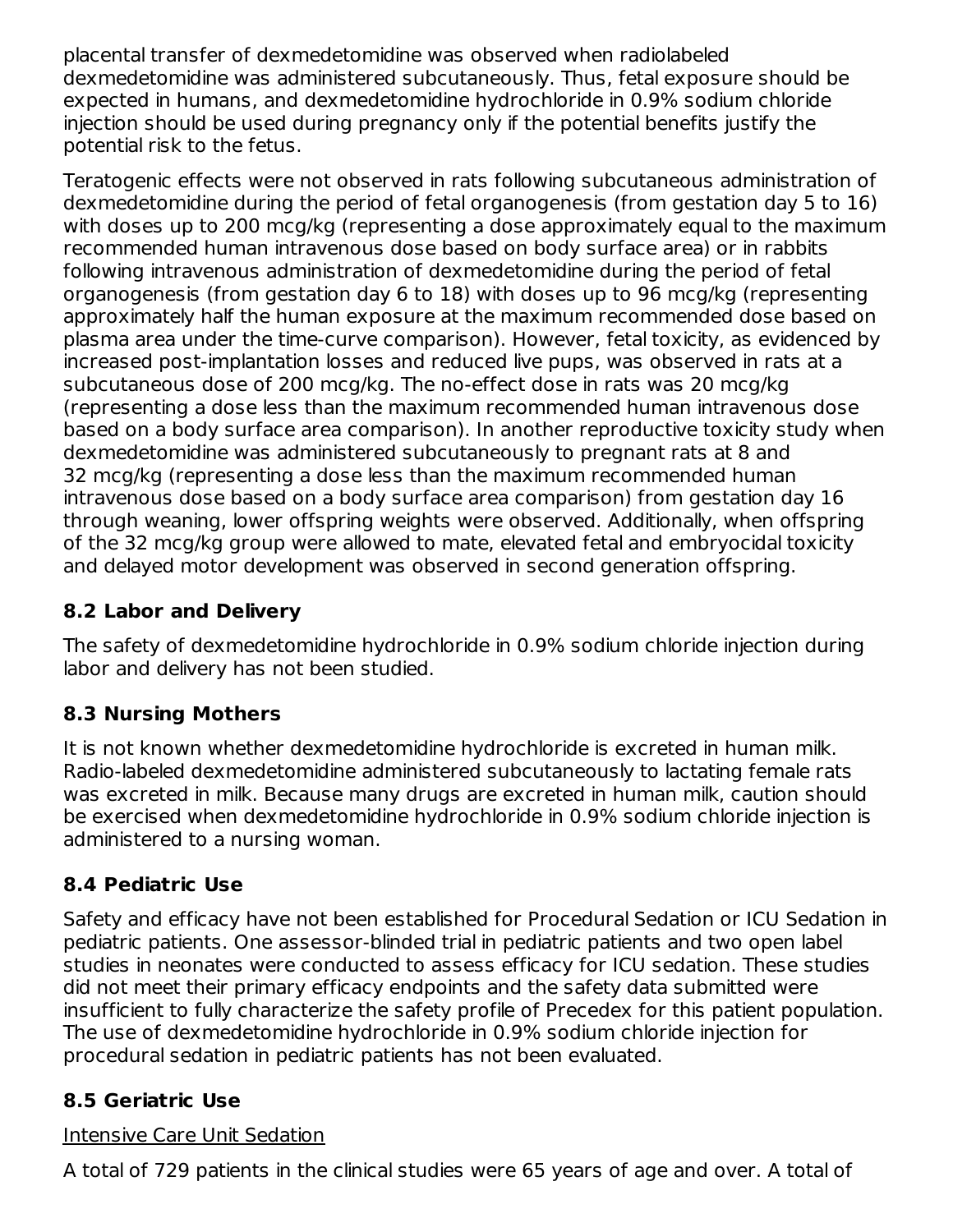200 patients were 75 years of age and over. In patients greater than 65 years of age, a higher incidence of bradycardia and hypotension was observed following administration of dexmedetomidine hydrochloride in 0.9% sodium chloride injection [see Warnings and Precautions (5.2)]. Therefore a dose reduction may be considered in patients over 65 years of age [see Dosage and Administration (2.2,2.3) and Clinical Pharmacology (12.3)].

## Procedural Sedation

A total of 131 patients in the clinical studies were 65 years of age and over. A total of 47 patients were 75 years of age and over. Hypotension occurred in a higher incidence in dexmedetomidine hydrochloride in 0.9% sodium chloride injection-treated patients 65 years or older (72%) and 75 years or older (74%) as compared to patients <65 years (47%). A reduced loading dose of 0.5 mcg/kg given over 10 minutes is recommended and a reduction in the maintenance infusion should be considered for patients greater than 65 years of age.

## **8.6 Hepatic Impairment**

Since dexmedetomidine hydrochloride in 0.9% sodium chloride injection clearance decreases with increasing severity of hepatic impairment, dose reduction should be considered in patients with impaired hepatic function [see Dosage and Administration (2.2, 2.3), Clinical Pharmacology (12.3)].

# **9 DRUG ABUSE AND DEPENDENCE**

# **9.1 Controlled Substance**

Dexmedetomidine hydrochloride in 0.9% sodium chloride injection (dexmedetomidine hydrochloride) is not a controlled substance.

# **9.3 Dependence**

The dependence potential of dexmedetomidine hydrochloride in 0.9% sodium chloride injection has not been studied in humans. However, since studies in rodents and primates have demonstrated that dexmedetomidine hydrochloride in 0.9% sodium chloride injection exhibits pharmacologic actions similar to those of clonidine, it is possible that dexmedetomidine hydrochloride in 0.9% sodium chloride injection may produce a clonidine-like withdrawal syndrome upon abrupt discontinuation [see Warnings and Precautions (5.5)].

# **10 OVERDOSAGE**

The tolerability of dexmedetomidine hydrochloride was studied in one study in which healthy adult subjects were administered doses at and above the recommended dose of 0.2 to 0.7 mcg/kg/hr. The maximum blood concentration achieved in this study was approximately 13 times the upper boundary of the therapeutic range. The most notable effects observed in two subjects who achieved the highest doses were first degree atrioventricular block and second degree heart block. No hemodynamic compromise was noted with the atrioventricular block and the heart block resolved spontaneously within one minute.

Five adult patients received an overdose of dexmedetomidine hydrochloride in the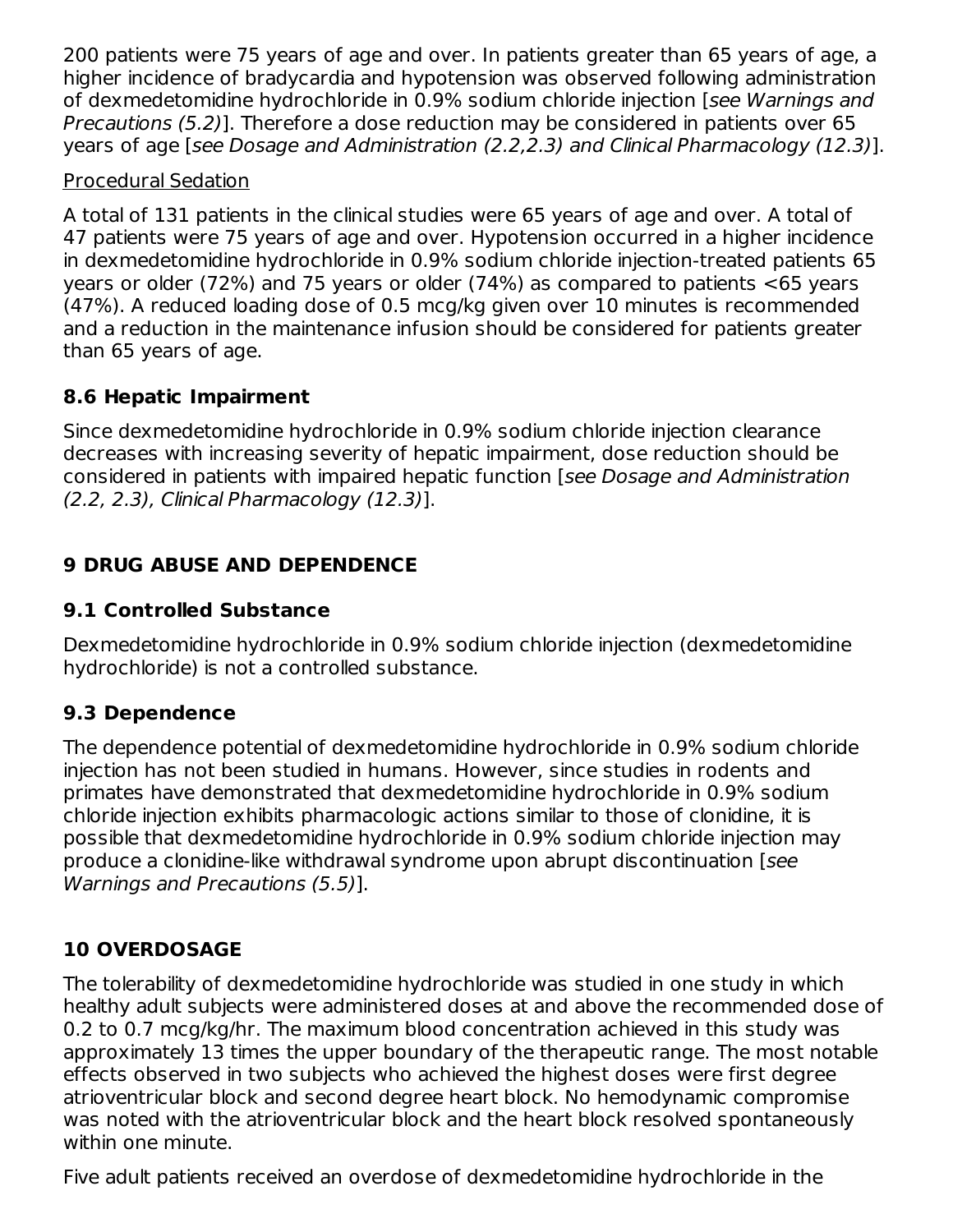intensive care unit sedation studies. Two of these patients had no symptoms reported; one patient received a 2 mcg/kg loading dose over 10 minutes (twice the recommended loading dose) and one patient received a maintenance infusion of 0.8 mcg/kg/hr. Two other patients who received a 2 mcg/kg loading dose over 10 minutes, experienced bradycardia and/or hypotension. One patient who received a loading bolus dose of undiluted dexmedetomidine hydrochloride (19.4 mcg/kg), had cardiac arrest from which he was successfully resuscitated.

## **11 DESCRIPTION**

Dexmedetomidine hydrochloride in 0.9% sodium chloride injection is a sterile, nonpyrogenic ready to use solution suitable for intravenous infusion. Dexmedetomidine hydrochloride is the S-enantiomer of medetomidine and is chemically described as  $(+)$ -4-(S)-[1-(2,3-dimethylphenyl)ethyl]-1H-imidazole monohydrochloride. Dexmedetomidine hydrochloride has a molecular weight of 236.7 and the empirical formula is  $\mathsf{C}_{13}\mathsf{H}_{16}\mathsf{N}_2\bullet$ HCl and the structural formula is:



Dexmedetomidine hydrochloride is a white or almost white powder that is freely soluble in water and has a pKa of 7.1. Its partition coefficient in-octanol: water at pH 7.4 is 2.89.

Dexmedetomidine hydrochloride in 0.9% sodium chloride injection is supplied as a clear, colorless, isotonic solution with a pH of 4.5 to 5.5. Each mL contains 4.72 mcg of dexmedetomidine hydrochloride equivalent to 4 mcg (0.004 mg) of dexmedetomidine and 9 mg of sodium chloride in water and is ready to be used. The solution is preservative-free and contains no additives or chemical stabilizers.

# **12 CLINICAL PHARMACOLOGY**

# **12.1 Mechanism of Action**

Dexmedetomidine hydrochloride in 0.9% sodium chloride injection is a relatively selective alpha<sub>2</sub>-adrenergic agonist with sedative properties. Alpha<sub>2</sub> selectivity is observed in animals following slow intravenous infusion of low and medium doses (10 to 300 mcg/kg). Both alpha $_{\rm 1}$  and alpha $_{\rm 2}$  activity is observed following slow intravenous infusion of high doses ( $\geq$ 1,000 mcg/kg) or with rapid intravenous administration.

## **12.2 Pharmacodynamics**

In a study in healthy volunteers  $(N=10)$ , respiratory rate and oxygen saturation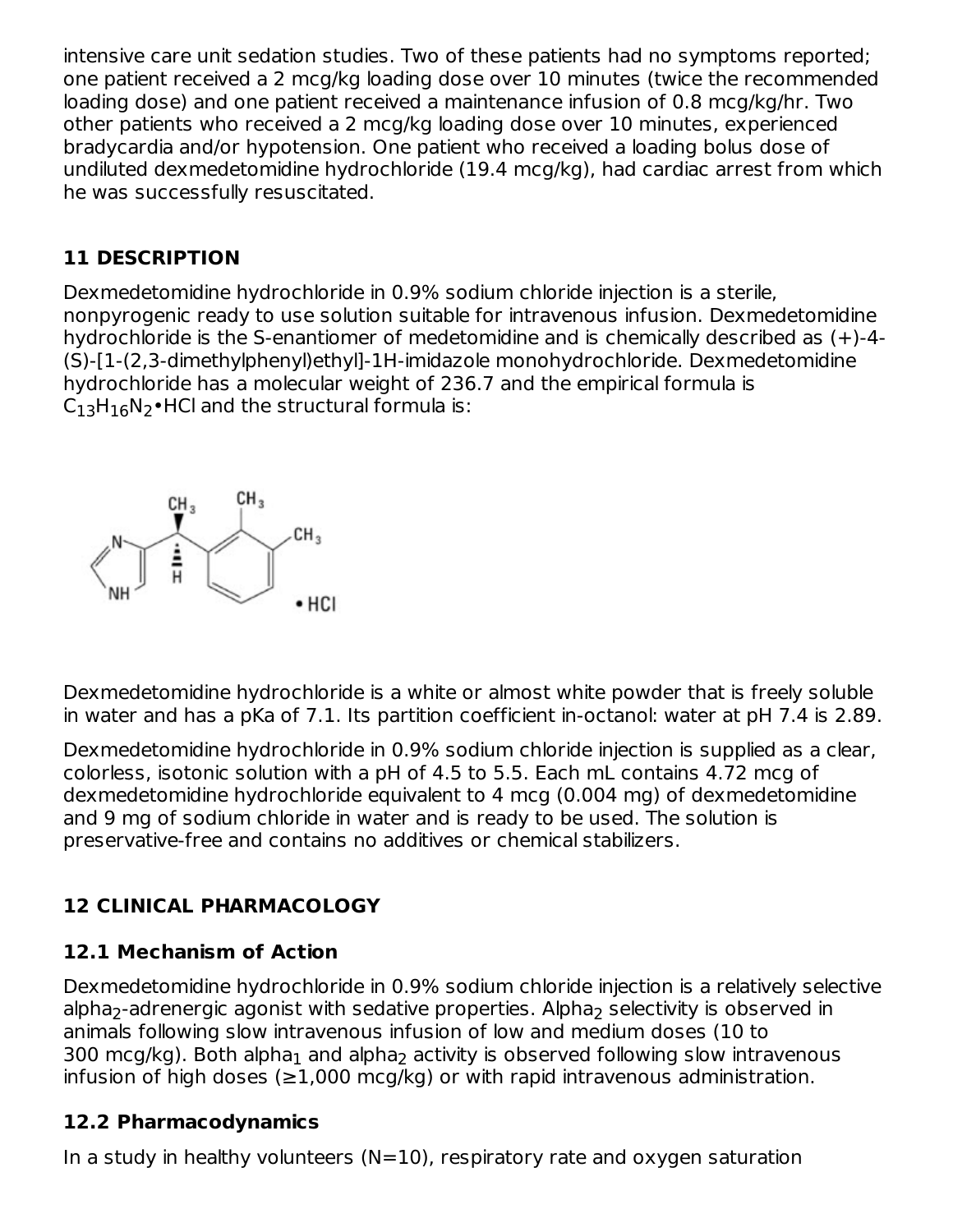remained within normal limits and there was no evidence of respiratory depression when dexmedetomidine hydrochloride in 0.9% sodium chloride injection was administered by intravenous infusion at doses within the recommended dose range (0.2 to 0.7 mcg/kg/hr).

# **12.3 Pharmacokinetics**

Following intravenous administration, dexmedetomidine exhibits the following pharmacokinetic parameters: a rapid distribution phase with a distribution half-life (t $_{\rm 1/2})$ of approximately 6 minutes; a terminal elimination half-life (t $_{\rm 1/2})$  of approximately 2 hours; and steady-state volume of distribution (V $_{\rm ss}$ ) of approximately 118 liters. Clearance is estimated to be approximately 39 L/h. The mean body weight associated with this clearance estimate was 72 kg.

Dexmedetomidine exhibits linear pharmacokinetics in the dosage range of 0.2 to 0.7 mcg/kg/hr when administered by intravenous infusion for up to 24 hours. Table 8 shows the main pharmacokinetic parameters when dexmedetomidine hydrochloride in 0.9% sodium chloride injection was infused (after appropriate loading doses) at maintenance infusion rates of 0.17 mcg/kg/hr (target plasma concentration of 0.3 ng/mL) for 12 and 24 hours, 0.33 mcg/kg/hr (target plasma concentration of 0.6 ng/mL) for 24 hours, and 0.70 mcg/kg/hr (target plasma concentration of 1.25 ng/mL) for 24 hours.

|                                                                                            | Loading Infusion (min)/Total Infusion Duration (hrs) |                                                               |                                                                          |                 |  |  |  |  |  |
|--------------------------------------------------------------------------------------------|------------------------------------------------------|---------------------------------------------------------------|--------------------------------------------------------------------------|-----------------|--|--|--|--|--|
|                                                                                            |                                                      | 10 min/12 hrs   10 min/24 hrs   10 min/24 hrs   35 min/24 hrs |                                                                          |                 |  |  |  |  |  |
|                                                                                            |                                                      | Dexmedetomidine Target Plasma Concentration (ng/mL) and       |                                                                          |                 |  |  |  |  |  |
| <b>Parameter</b>                                                                           |                                                      |                                                               | Dose (mcg/kg/hr)                                                         |                 |  |  |  |  |  |
|                                                                                            | 0.3/0.17                                             | 0.3/0.17                                                      | 0.6/0.33                                                                 | 1.25/0.70       |  |  |  |  |  |
| $t_{1/2}$ , hour                                                                           | $1.78 \pm 0.30$                                      | $2.22 \pm 0.59$                                               | $2.23 \pm 0.21$                                                          | $2.50 \pm 0.61$ |  |  |  |  |  |
| CL,<br>liter/hour                                                                          | $46.3 \pm 8.3$                                       | $43.1 \pm 6.5$                                                | $35.3 \pm 6.8$                                                           | $36.5 \pm 7.5$  |  |  |  |  |  |
| $V_{ss}$ , liter                                                                           | $88.7 \pm 22.9$                                      | $102.4 \pm 20.3$                                              | $93.6 \pm 17.0$                                                          | $99.6 \pm 17.8$ |  |  |  |  |  |
| Avg $C_{ss}^{\dagger}$ ,<br>ng/mL<br>A de la caracción del arrangemento de la $\mathbf{E}$ | $0.27 \pm 0.05$<br>$L = 10 \, \text{Hz}$ $\sim 0.1$  | $0.27 \pm 0.05$<br>المتماليل المتمام والمستحدث والمراجع       | $0.67 \pm 0.10$<br>وبالمقاط والمتلوط المتلقي والمتحدد والمتابع والمتحالف | $1.37 \pm 0.20$ |  |  |  |  |  |

\* Presented as harmonic mean and pseudo standard deviation. Abbreviations:  $t_{1/2}$  = half-life, CL = clearance, Vss = steady-state volume of distribution

† Mean C<sub>ss</sub> = Average steady-state concentration of dexmedetomidine. The mean C<sub>ss</sub> was calculated based on post-dose sampling from 2.5 to 9 hours samples for 12 hour infusion and post-dose sampling from 2.5 to 18 hours for 24 hour infusions.

The loading doses for each of the above indicated groups were 0.5, 0.5, 1 and 2.2 mcg/kg, respectively.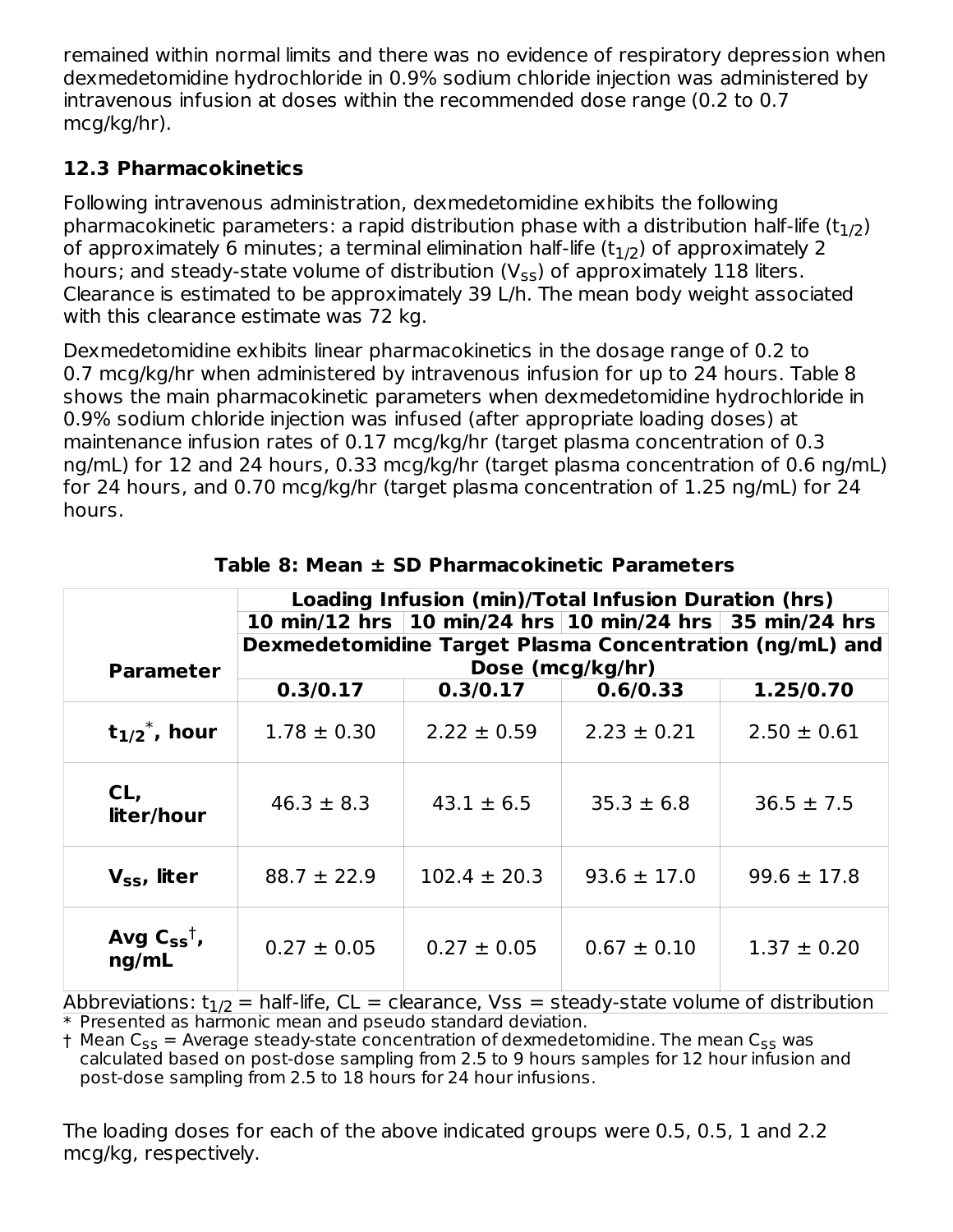Dexmedetomidine pharmacokinetic parameters after dexmedetomidine hydrochloride in 0.9% sodium chloride injection maintenance doses of 0.2 to 1.4 mcg/kg/hr for >24 hours were similar to the pharmacokinetic (PK) parameters after dexmedetomidine hydrochloride in 0.9% sodium chloride injection maintenance dosing for < 24 hours in other studies. The values for clearance (CL), volume of distribution (V), and  ${\sf t}_{\rm 1/2}$  were 39.4 L/hr, 152 L, and 2.67 hours, respectively.

## **Distribution**

The steady-state volume of distribution (V<sub>ss</sub>) of dexmedetomidine was approximately 118 liters. Dexmedetomidine protein binding was assessed in the plasma of normal healthy male and female subjects. The average protein binding was 94% and was constant across the different plasma concentrations tested. Protein binding was similar in males and females. The fraction of dexmedetomidine hydrochloride in 0.9% sodium chloride injection that was bound to plasma proteins was significantly decreased in subjects with hepatic impairment compared to healthy subjects.

The potential for protein binding displacement of dexmedetomidine by fentanyl, ketorolac, theophylline, digoxin and lidocaine was explored in vitro, and negligible changes in the plasma protein binding of dexmedetomidine hydrochloride in 0.9% sodium chloride injection were observed. The potential for protein binding displacement of phenytoin, warfarin, ibuprofen, propranolol, theophylline and digoxin by dexmedetomidine hydrochloride in 0.9% sodium chloride injection was explored in vitro and none of these compounds appeared to be significantly displaced by dexmedetomidine hydrochloride in 0.9% sodium chloride injection.

#### Elimination **Metabolism**

Dexmedetomidine undergoes almost complete biotransformation with very little unchanged dexmedetomidine excreted in urine and feces. Biotransformation involves both direct glucuronidation as well as cytochrome P450 mediated metabolism. The major metabolic pathways of dexmedetomidine are: direct N-glucuronidation to inactive metabolites; aliphatic hydroxylation (mediated primarily by CYP2A6 with a minor role of CYP1A2, CYP2E1, CYP2D6 and CYP2C19) of dexmedetomidine to generate 3-hydroxydexmedetomidine, the glucuronide of 3-hydroxy‑dexmedetomidine, and 3-carboxydexmedetomidine; and N‑methylation of dexmedetomidine to generate 3-hydroxy Nmethyl-dexmedetomidine, 3‑carboxy N-methyl-dexmedetomidine, and dexmedetomidine-N‑methyl O-glucuronide.

# Excretion

The terminal elimination half-life (t $_{\rm 1/2}$ ) of dexmedetomidine is approximately 2 hours and clearance is estimated to be approximately 39 L/h. A mass balance study demonstrated that after nine days an average of 95% of the radioactivity, following intravenous administration of radiolabeled dexmedetomidine, was recovered in the urine and 4% in the feces. No unchanged dexmedetomidine was detected in the urine. Approximately 85% of the radioactivity recovered in the urine was excreted within 24 hours after the infusion. Fractionation of the radioactivity excreted in urine demonstrated that products of N-glucuronidation accounted for approximately 34% of the cumulative urinary excretion. In addition, aliphatic hydroxylation of parent drug to form 3-hydroxydexmedetomidine, the glucuronide of 3‑hydroxy-dexmedetomidine, and 3‑carboxylic acid-dexmedetomidine together represented approximately 14% of the dose in urine. N-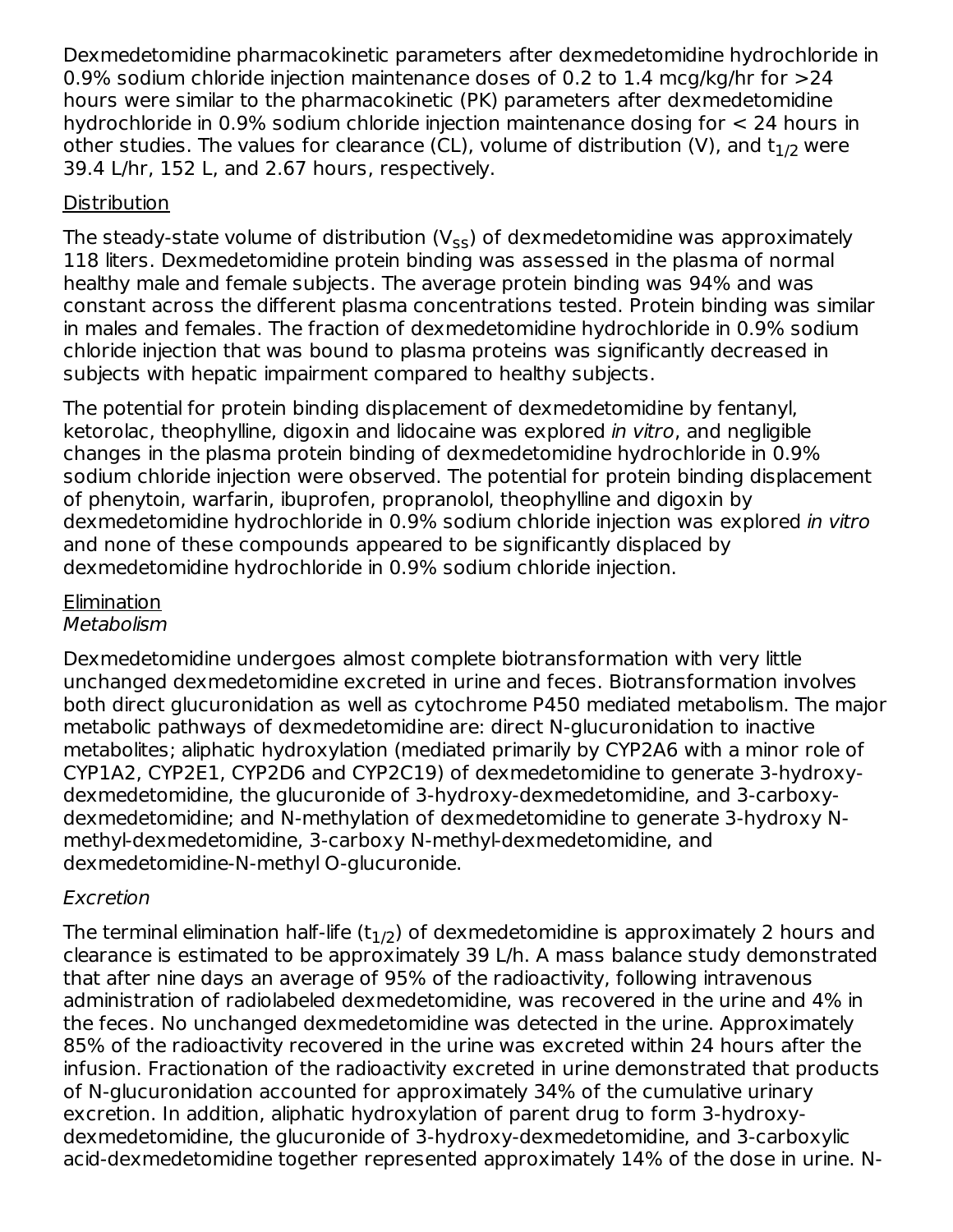methylation of dexmedetomidine to form 3-hydroxy N-methyl dexmedetomidine, 3‑carboxy N‑methyl dexmedetomidine, and N-methyl O-glucuronide dexmedetomidine accounted for approximately 18% of the dose in urine. The N-Methyl metabolite itself was a minor circulating component and was undetected in urine. Approximately 28% of the urinary metabolites have not been identified.

### Specific Populations

#### Male and Female Patients

There was no observed difference in dexmedetomidine hydrochloride in 0.9% sodium chloride injection pharmacokinetics due to gender.

#### Geriatric Patients

The pharmacokinetic profile of dexmedetomidine hydrochloride in 0.9% sodium chloride injection was not altered by age. There were no differences in the pharmacokinetics of dexmedetomidine hydrochloride in 0.9% sodium chloride injection in young (18 to 40 years), middle age (41 to 65 years), and elderly (>65 years) subjects.

#### Patients with Hepatic Impairment

In subjects with varying degrees of hepatic impairment (Child-Pugh Class A, B, or C), clearance values for dexmedetomidine hydrochloride in 0.9% sodium chloride injection were lower than in healthy subjects. The mean clearance values for patients with mild, moderate, and severe hepatic impairment were 74%, 64% and 53% of those observed in the normal healthy subjects, respectively. Mean clearances for free drug were 59%, 51% and 32% of those observed in the normal healthy subjects, respectively.

Although dexmedetomidine hydrochloride in 0.9% sodium chloride injection is dosed to effect, it may be necessary to consider dose reduction in subjects with hepatic impairment [see Dosage and Administration (2.2), Warnings and Precautions (5.7)].

### Patients with Renal Impairment

Dexmedetomidine pharmacokinetics (C<sub>max</sub>, T<sub>max</sub>, AUC, t $_{1/2}$ , CL, and V<sub>ss</sub>) were not significantly different in patients with severe renal impairment (creatinine clearance: <30 mL/min) compared to healthy subjects.

#### Drug Interaction Studies

In vitro studies: In vitro studies in human liver microsomes demonstrated no evidence of cytochrome P450 mediated drug interactions that are likely to be of clinical relevance.

# **13 NONCLINICAL TOXICOLOGY**

# **13.1 Carcinogenesis, Mutagenesis, Impairment of Fertility**

## Carcinogenesis

Animal carcinogenicity studies have not been performed with dexmedetomidine.

## Mutagenesis

Dexmedetomidine was not mutagenic in vitro, in either the bacterial reverse mutation assay (E. coli and Salmonella typhimurium) or the mammalian cell forward mutation assay (mouse lymphoma). Dexmedetomidine was clastogenic in the in vitro human lymphocyte chromosome aberration test with, but not without, rat S9 metabolic activation. In contrast, dexmedetomidine was not clastogenic in the *in vitro* human lymphocyte chromosome aberration test with or without human S9 metabolic activation. Although dexmedetomidine was clastogenic in an *in vivo* mouse micronucleus test in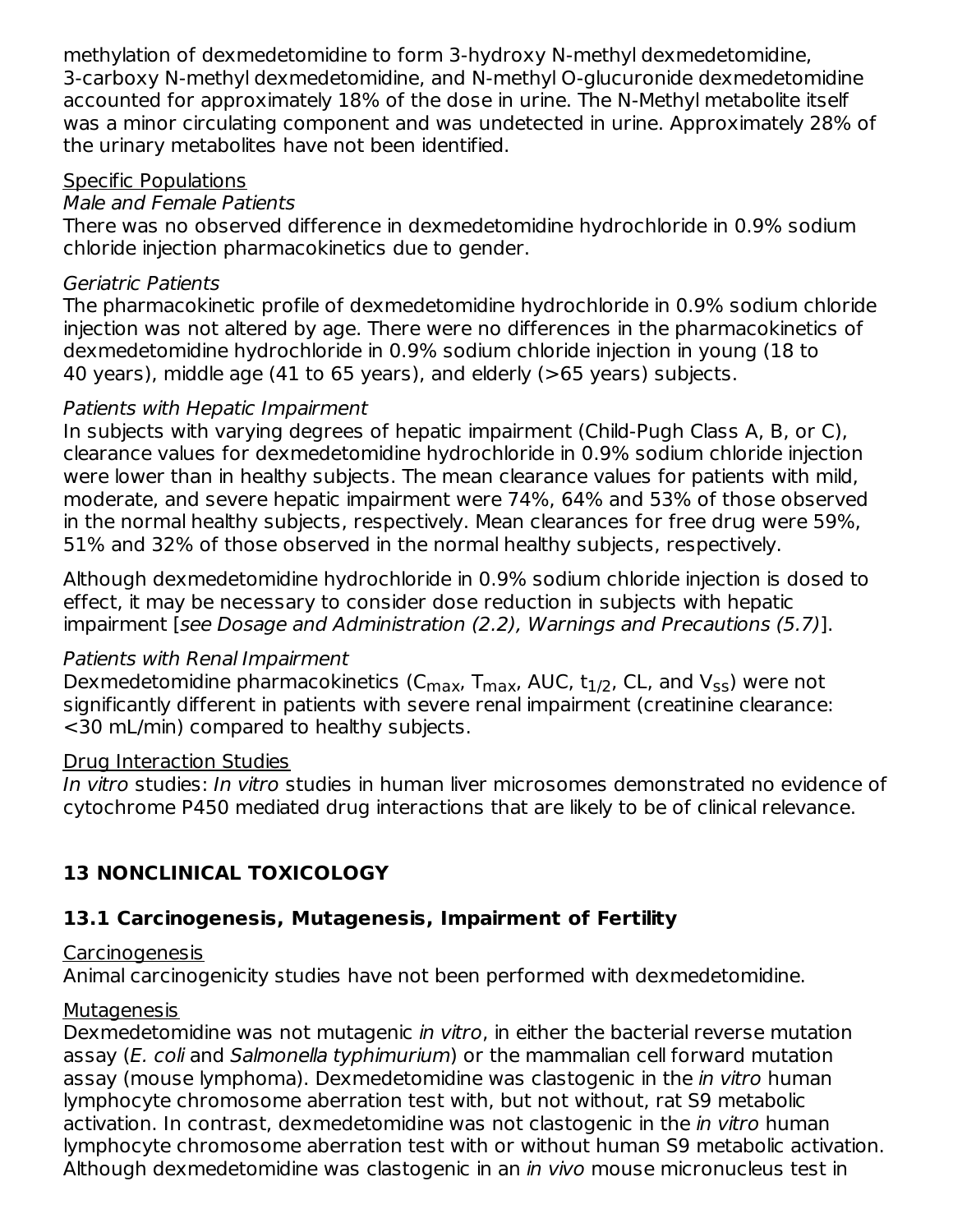NMRI mice, there was no evidence of clastogenicity in CD-1 mice.

Impairment of Fertility

Fertility in male or female rats was not affected after daily subcutaneous injections of dexmedetomidine at doses up to 54 mcg/kg (less than the maximum recommended human intravenous dose on a mcg/m<sup>2</sup> basis) administered from 10 weeks prior to mating in males, and 3 weeks prior to mating and during mating in females.

# **13.2 Animal Toxicology and/or Pharmacology**

There were no differences in the adrenocorticotropic hormone (ACTH)-stimulated cortisol response in dogs following a single dose of dexmedetomidine compared to saline control. However, after continuous subcutaneous infusions of dexmedetomidine at 3 mcg/kg/hr and 10 mcg/kg/hr for one week in dogs (exposures estimated to be within the clinical range), the ACTH-stimulated cortisol response was diminished by approximately 27% and 40%, respectively, compared to saline-treated control animals indicating a dose-dependent adrenal suppression.

# **14 CLINICAL STUDIES**

The safety and efficacy of dexmedetomidine hydrochloride has been evaluated in four randomized, double-blind, placebo-controlled multicenter clinical trials 1,185 adult patients.

# **14.1 Intensive Care Unit Sedation**

Two randomized, double-blind, parallel-group, placebo-controlled multicenter clinical trials included 754 adult patients being treated in a surgical intensive care unit. All patients were initially intubated and received mechanical ventilation. These trials evaluated the sedative properties of dexmedetomidine hydrochloride in 0.9% sodium chloride injection by comparing the amount of rescue medication (midazolam in one trial and propofol in the second) required to achieve a specified level of sedation (using the standardized Ramsay Sedation Scale) between dexmedetomidine hydrochloride in 0.9% sodium chloride injection and placebo from onset of treatment to extubation or to a total treatment duration of 24 hours. The Ramsay Level of Sedation Scale is displayed in Table 9.

| <b>Clinical Score</b> | <b>Level of Sedation Achieved</b>                                                   |
|-----------------------|-------------------------------------------------------------------------------------|
| 6                     | Asleep, no response                                                                 |
| 5                     | Asleep, sluggish response to light glabellar tap or loud<br>auditory stimulus       |
| 4                     | Asleep, but with brisk response to light glabellar tap or loud<br>auditory stimulus |

|  |  |  |  |  | <b>Table 9: Ramsay Level of Sedation Scale</b> |  |
|--|--|--|--|--|------------------------------------------------|--|
|--|--|--|--|--|------------------------------------------------|--|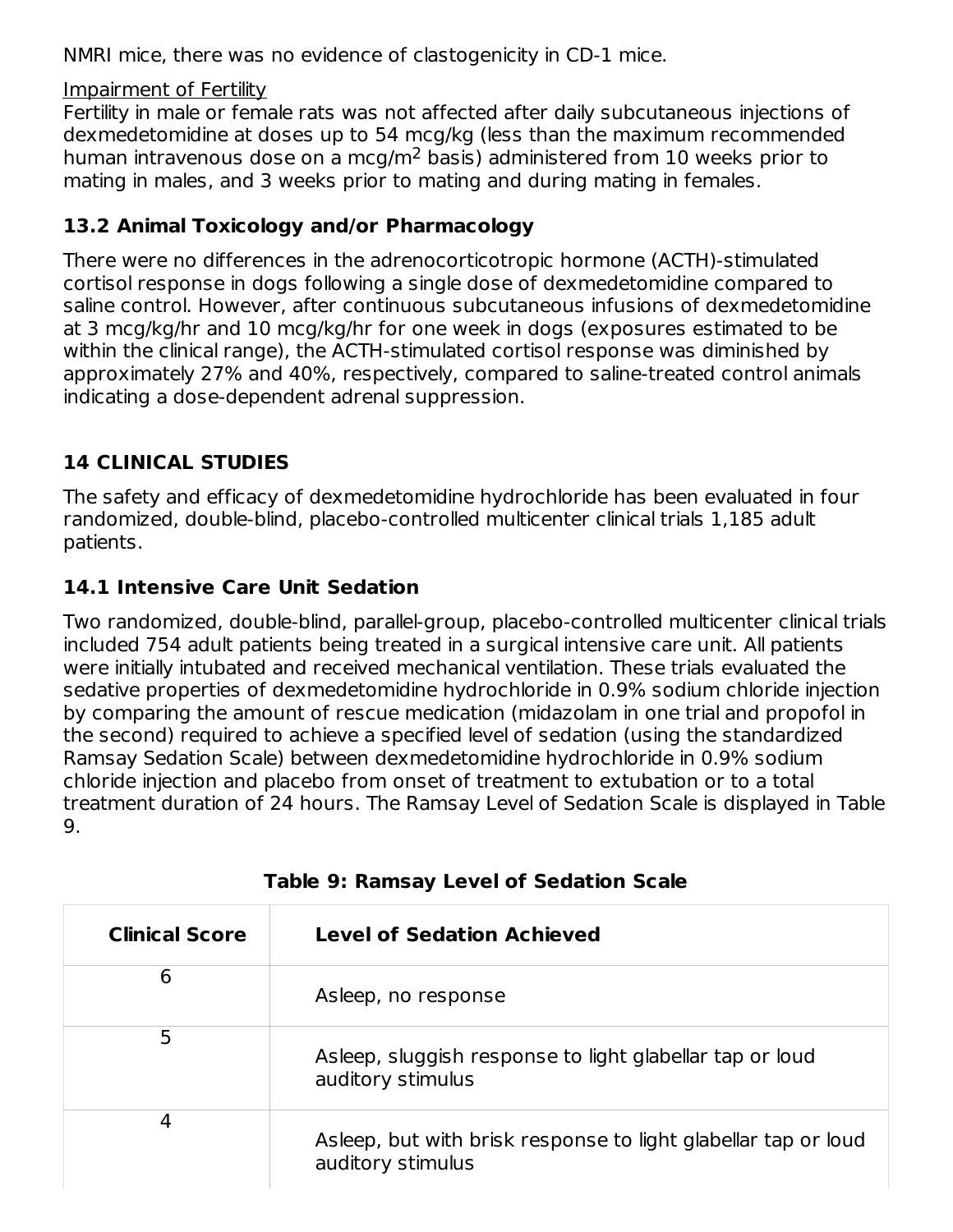| Patient responds to commands                |
|---------------------------------------------|
| Patient cooperative, oriented, and tranquil |
| Patient anxious, agitated, or restless      |

In the first study, 175 adult patients were randomized to receive placebo and 178 to receive dexmedetomidine hydrochloride in 0.9% sodium chloride injection by intravenous infusion at a dose of 0.4 mcg/kg/hr (with allowed adjustment between 0.2 and 0.7 mcg/kg/hr) following an initial loading infusion of one mcg/kg intravenous over 10 minutes. The study drug infusion rate was adjusted to maintain a Ramsay sedation score of ≥3. Patients were allowed to receive "rescue" midazolam as needed to augment the study drug infusion. In addition, morphine sulfate was administered for pain as needed. The primary outcome measure for this study was the total amount of rescue medication (midazolam) needed to maintain sedation as specified while intubated. Patients randomized to placebo received significantly more midazolam than patients randomized to dexmedetomidine hydrochloride in 0.9% sodium chloride injection (see Table 10).

A second prospective primary analysis assessed the sedative effects of dexmedetomidine hydrochloride in 0.9% sodium chloride injection by comparing the percentage of patients who achieved a Ramsay sedation score of ≥3 during intubation without the use of additional rescue medication. A significantly greater percentage of patients in the dexmedetomidine hydrochloride in 0.9% sodium chloride injection group maintained a Ramsay sedation score of ≥3 without receiving any midazolam rescue compared to the placebo group (see Table 10).

#### **Table 10: Midazolam Use as Rescue Medication During Intubation (ITT) Study One**

| <b>Placebo</b>   | <b>Dexmedetomidine</b><br>hydrochloride in 0.9%<br>sodium chloride<br>injection ( $N = 178$ ) | p-value                                                                            |
|------------------|-----------------------------------------------------------------------------------------------|------------------------------------------------------------------------------------|
| 19 <sub>mg</sub> | 5 <sub>mg</sub>                                                                               | $0.0011*$                                                                          |
| 53 mg            | 19 <sub>mg</sub>                                                                              |                                                                                    |
|                  |                                                                                               |                                                                                    |
|                  |                                                                                               |                                                                                    |
| 43 (25%)         | 108 (61%)                                                                                     | $< 0.001^{\dagger}$                                                                |
| 34 (19%)         | 36 (20%)                                                                                      |                                                                                    |
| 98 (56%)         | 34 (19%)                                                                                      |                                                                                    |
|                  |                                                                                               | $(N = 175)$<br>$ITI$ intent to treat) nonulation includes all rendersined notionte |

ITT (intent-to-treat) population includes all randomized patients.

\* ANOVA model with treatment center.

† Chi-square.

A prospective secondary analysis assessed the dose of morphine sulfate administered to patients in the dexmedetomidine hydrochloride in 0.9% sodium chloride injection and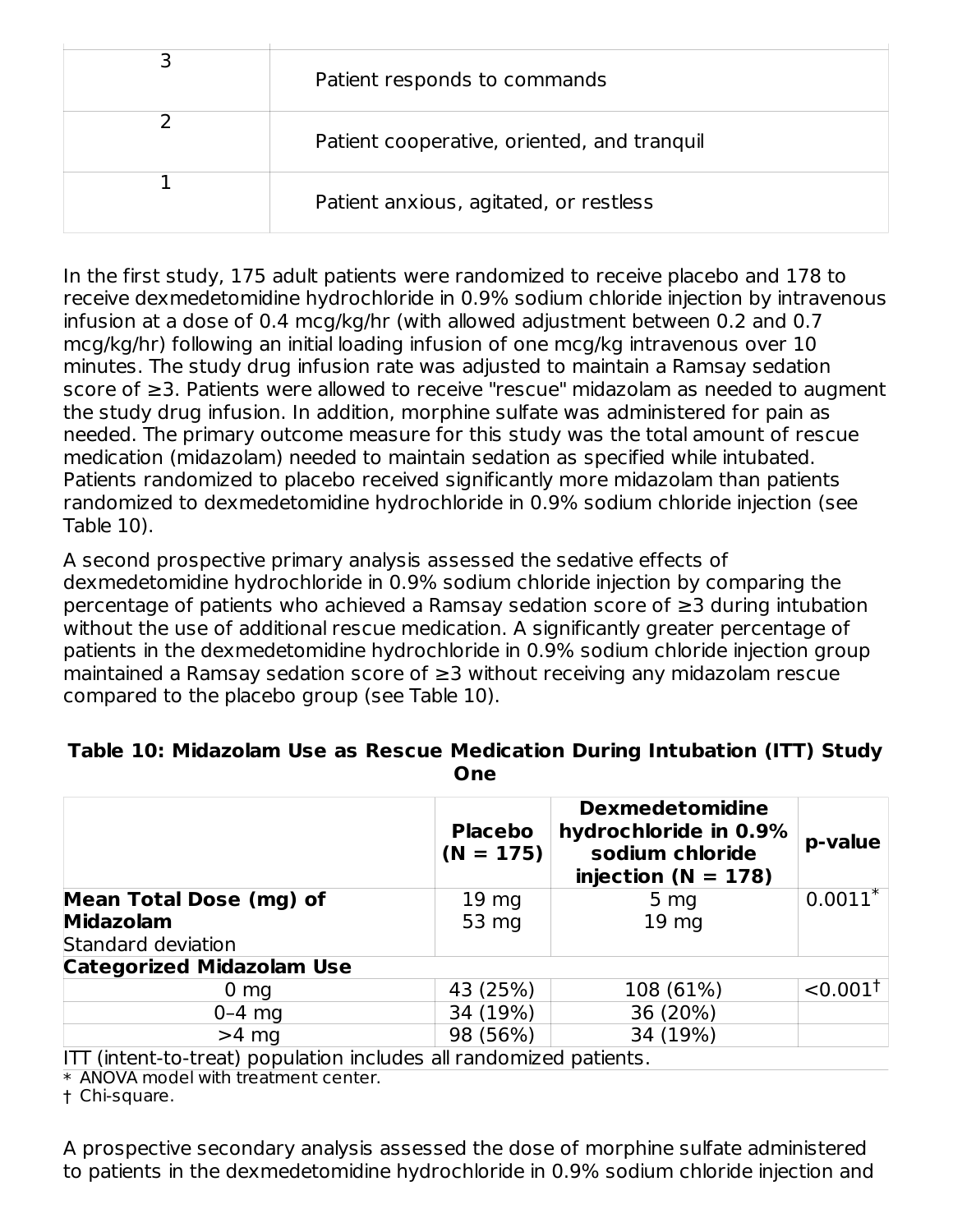placebo groups. On average, dexmedetomidine hydrochloride in 0.9% sodium chloride injection -treated patients received less morphine sulfate for pain than placebo-treated patients (0.47 versus 0.83 mg/h). In addition, 44% (79 of 178 patients) of dexmedetomidine hydrochloride in 0.9% sodium chloride injection patients received no morphine sulfate for pain versus 19% (33 of 175 patients) in the placebo group.

In a second study, 198 adult patients were randomized to receive placebo and 203 to receive dexmedetomidine hydrochloride in 0.9% sodium chloride injection by intravenous infusion at a dose of 0.4 mcg/kg/hr (with allowed adjustment between 0.2 and 0.7 mcg/kg/hr) following an initial loading infusion of one mcg/kg intravenous over 10 minutes. The study drug infusion was adjusted to maintain a Ramsay sedation score of ≥3. Patients were allowed to receive "rescue" propofol as needed to augment the study drug infusion. In addition, morphine sulfate was administered as needed for pain. The primary outcome measure for this study was the total amount of rescue medication (propofol) needed to maintain sedation as specified while intubated.

Patients randomized to placebo received significantly more propofol than patients randomized to dexmedetomidine hydrochloride in 0.9% sodium chloride injection (see Table 11).

A significantly greater percentage of patients in the dexmedetomidine hydrochloride in 0.9% sodium chloride injection group compared to the placebo group maintained a Ramsay sedation score of  $\geq$ 3 without receiving any propofol rescue (see Table 11).

|                                                                         | <b>Placebol</b><br>$(N =$<br>198) | <b>Dexmedetomidine</b><br>hydrochloride in<br>0.9% sodium<br>chloride injection<br>$(N = 203)$ | p-value                 |  |
|-------------------------------------------------------------------------|-----------------------------------|------------------------------------------------------------------------------------------------|-------------------------|--|
| <b>Mean Total Dose (mg) of</b><br><b>Propofol</b><br>Standard deviation | 513 mg<br>782 mg                  | 72 mg<br>249 mg                                                                                | $< 0.0001$ <sup>*</sup> |  |
| <b>Categorized Propofol Use</b>                                         |                                   |                                                                                                |                         |  |
| 0 <sub>mg</sub>                                                         | 47 (24%)                          | 122 (60%)                                                                                      | $< 0.001^{\dagger}$     |  |
| $0 - 50$ mg                                                             | 30 (15%)                          | 43 (21%)                                                                                       |                         |  |
| $>50$ mg                                                                | 121 (61%)                         | 38 (19%)                                                                                       |                         |  |

#### **Table 11: Propofol Use as Rescue Medication During Intubation (ITT) Study Two**

\* ANOVA model with treatment center.

† Chi-square

A prospective secondary analysis assessed the dose of morphine sulfate administered to patients in the dexmedetomidine hydrochloride in 0.9% sodium chloride injection and placebo groups. On average, dexmedetomidine hydrochloride in 0.9% sodium chloride injection-treated patients received less morphine sulfate for pain than placebo-treated patients (0.43 versus 0.89 mg/h). In addition, 41% (83 of 203 patients) of dexmedetomidine hydrochloride in 0.9% sodium chloride injection patients received no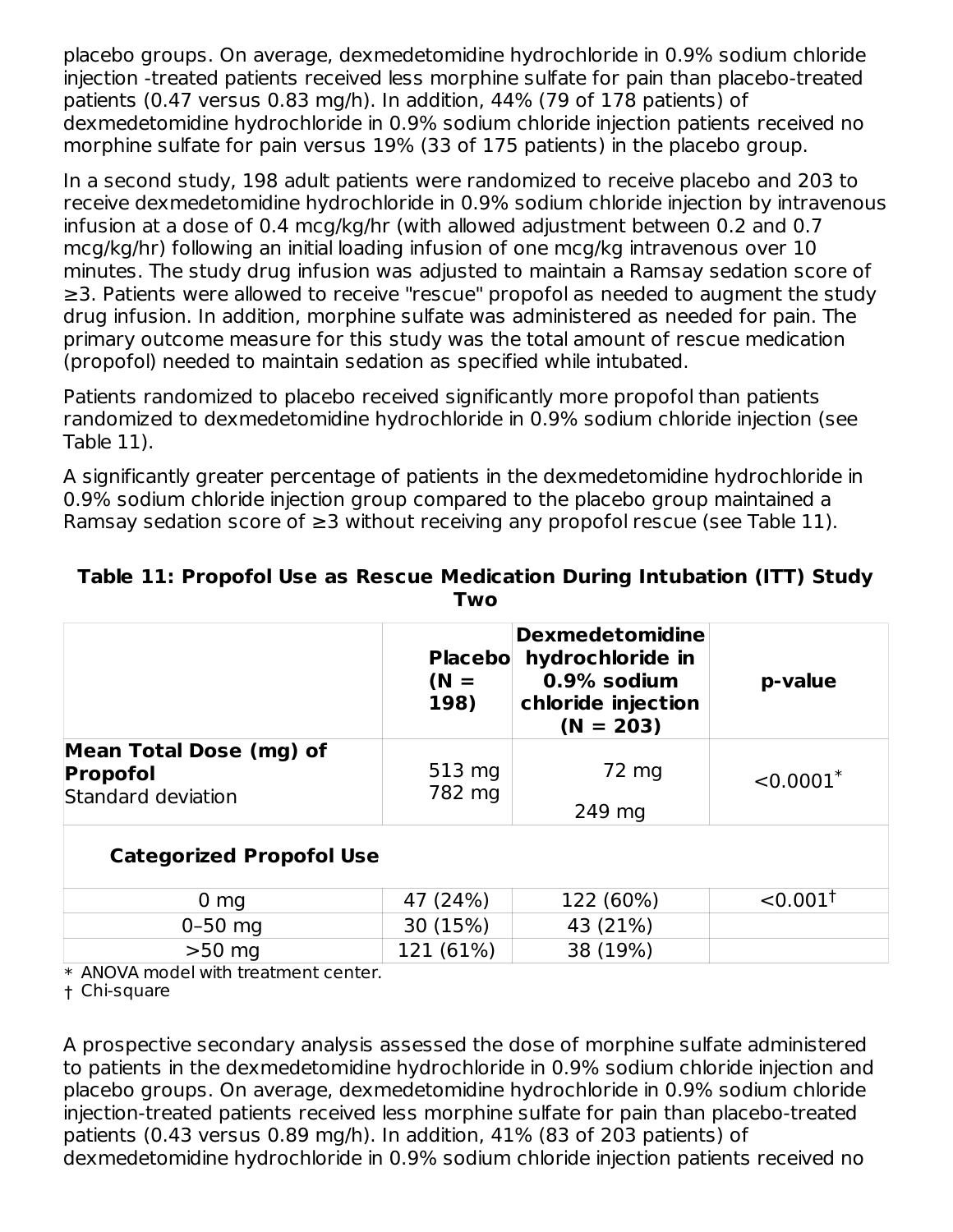morphine sulfate for pain versus 15% (30 of 198 patients) in the placebo group.

In a controlled clinical trial, dexmedetomidine hydrochloride in 0.9% sodium chloride injection was compared to midazolam for ICU sedation exceeding 24 hours duration. dexmedetomidine hydrochloride in 0.9% sodium chloride injection was not shown to be superior to midazolam for the primary efficacy endpoint, the percent of time patients were adequately sedated (81% versus 81%). In addition, administration of dexmedetomidine hydrochloride in 0.9% sodium chloride injection for longer than 24 hours was associated with tolerance, tachyphylaxis, and a dose-related increase in adverse events [see Adverse Reactions (6.1)].

# **14.2 Procedural Sedation**

The safety and efficacy of dexmedetomidine hydrochloride in 0.9% sodium chloride injection for sedation of non-intubated patients prior to and/or during surgical and other procedures was evaluated in two randomized, double-blind, placebo-controlled multicenter clinical trials. Study 1 evaluated the sedative properties of dexmedetomidine hydrochloride in 0.9% sodium chloride injection in patients having a variety of elective surgeries/procedures performed under monitored anesthesia care. Study 2 evaluated dexmedetomidine hydrochloride in 0.9% sodium chloride injection in patients undergoing awake fiberoptic intubation prior to a surgical or diagnostic procedure.

In Study 1, the sedative properties of dexmedetomidine hydrochloride in 0.9% sodium chloride injection were evaluated by comparing the percent of patients not requiring rescue midazolam to achieve a specified level of sedation using the standardized Observer's Assessment of Alertness/Sedation Scale (see Table 12).

| <b>Assessment Categories</b>                                         |                                     |                                     |                                                          |                    |  |  |
|----------------------------------------------------------------------|-------------------------------------|-------------------------------------|----------------------------------------------------------|--------------------|--|--|
| Responsiveness                                                       | Speech                              | Facial<br>Expression                | Eyes                                                     | Composite<br>Score |  |  |
| Responds readily<br>to name spoken<br>in normal tone                 | Normal                              | <b>Normal</b>                       | Clear, no ptosis                                         | 5 (alert)          |  |  |
| Lethargic<br>response to<br>name spoken in<br>normal tone            | Mild slowing or<br>thickening       | Mild relaxation                     | Glazed or mild ptosis<br>(less than half the<br>eye)     | 4                  |  |  |
| Responds only<br>after name is<br>called loudly<br>and/or repeatedly | Slurring or<br>prominent<br>slowing | Marked<br>relaxation (slack<br>jaw) | Glazed and marked<br>ptosis<br>(half the eye or<br>more) | 3                  |  |  |
| Responds only<br>after mild<br>prodding or<br>shaking                | Few recognizable<br>words           |                                     |                                                          | $\overline{2}$     |  |  |
| Does not<br>respond to mild<br>prodding or<br>shaking                |                                     |                                     |                                                          | 1 (deep<br>sleep)  |  |  |

**Table 12: Observer's Assessment of Alertness/Sedation**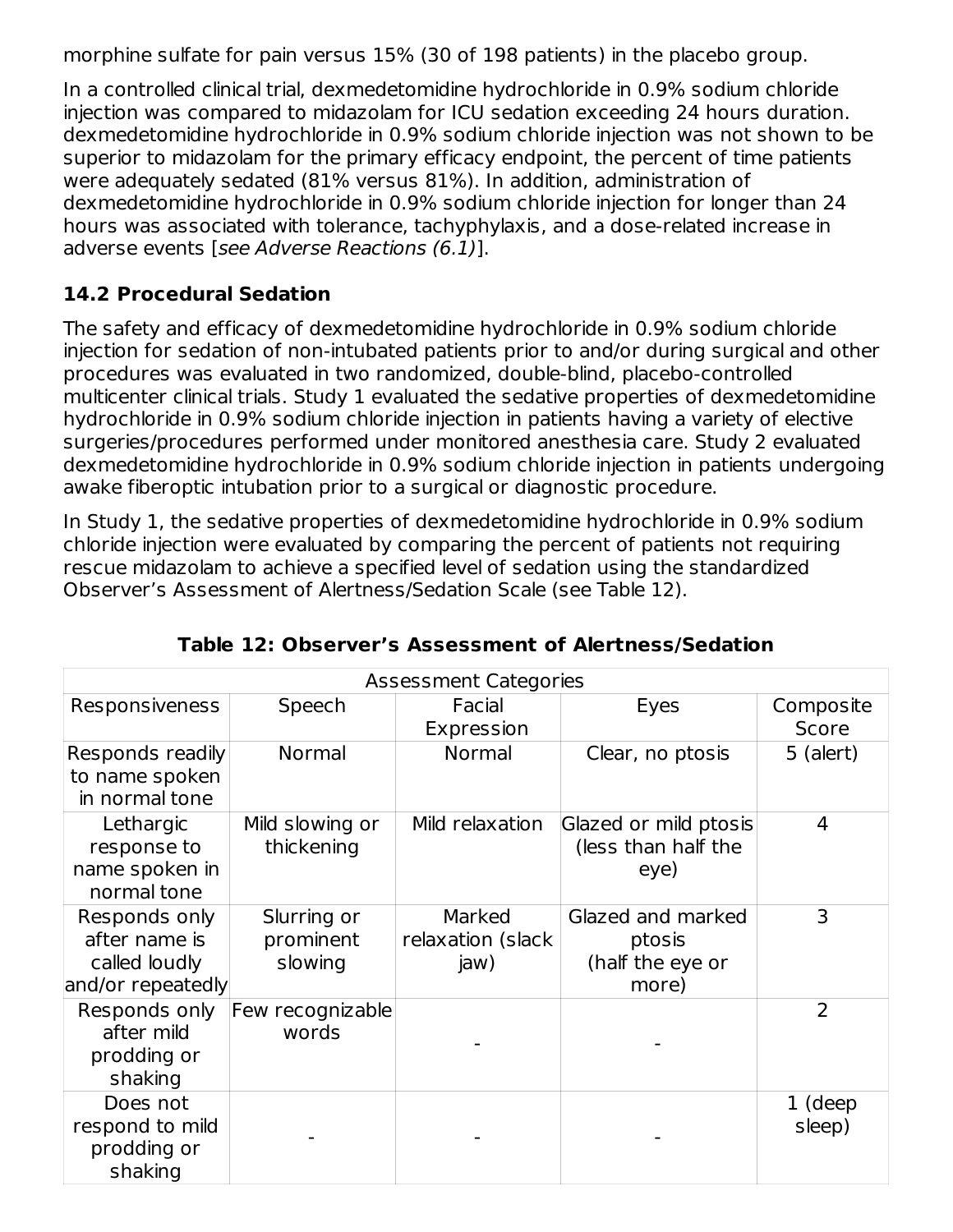Patients were randomized to receive a loading infusion of either dexmedetomidine hydrochloride in 0.9% sodium chloride injection 1 mcg/kg, dexmedetomidine hydrochloride in 0.9% sodium chloride injection 0.5 mcg/kg, or placebo (normal saline) given over 10 minutes and followed by a maintenance infusion started at 0.6 mcg/kg/hr. The maintenance infusion of study drug could be titrated from 0.2 mcg/kg/hr to 1 mcg/kg/hr to achieve the targeted sedation score (Observer's Assessment of Alertness/Sedation Scale ≤4). Patients were allowed to receive rescue midazolam as needed to achieve and/or maintain an Observer's Assessment of Alertness/Sedation Scale ≤4. After achieving the desired level of sedation, a local or regional anesthetic block was performed. Demographic characteristics were similar between the dexmedetomidine hydrochloride in 0.9% sodium chloride injection and comparator groups. Efficacy results showed that dexmedetomidine hydrochloride in 0.9% sodium chloride injection was more effective than the comparator group when used to sedate non-intubated patients requiring monitored anesthesia care during surgical and other procedures (see Table 13).

In Study 2, the sedative properties of dexmedetomidine hydrochloride in 0.9% sodium chloride injection were evaluated by comparing the percent of patients requiring rescue midazolam to achieve or maintain a specified level of sedation using the Ramsay Sedation Scale score ≥2 (see Table 9).

Patients were randomized to receive a loading infusion of dexmedetomidine hydrochloride in 0.9% sodium chloride injection 1 mcg/kg or placebo (normal saline) given over 10 minutes and followed by a fixed maintenance infusion of 0.7 mcg/kg/hr. After achieving the desired level of sedation, topicalization of the airway occurred. Patients were allowed to receive rescue midazolam as needed to achieve and/or maintain a Ramsay Sedation Scale ≥2. Demographic characteristics were similar between the dexmedetomidine hydrochloride in 0.9% sodium chloride injection and comparator groups. For efficacy results see Table 13.

| <b>Study</b> | <b>Loading</b><br><b>Infusion</b><br><b>Treatment</b><br>Arm | <b>Number</b><br>οf<br>$Enrolled^*$ | % Not<br><b>Requiring</b><br><b>Patients Midazolam</b><br><b>Rescue</b> | $\mathsf{Confidence}^\dagger$<br><b>Interval on</b><br>the<br><b>Difference</b><br>VS.<br><b>Placebo</b> | <b>Mean</b><br>(SD)<br><b>Total</b><br><b>Dose</b><br>$(mg)$ of<br><b>Rescue</b><br>Midazolam<br><b>Required</b> | $\mathsf{Confidence}^\dagger$<br><b>Intervals of</b><br>the<br><b>Mean</b><br><b>Rescue</b><br><b>Dose</b> |
|--------------|--------------------------------------------------------------|-------------------------------------|-------------------------------------------------------------------------|----------------------------------------------------------------------------------------------------------|------------------------------------------------------------------------------------------------------------------|------------------------------------------------------------------------------------------------------------|
|              | <b>Study Dexmedetomidine</b>                                 | 134                                 | 40                                                                      | 37 (27, 48)                                                                                              | 1.4(1.7)                                                                                                         | $-2.7$ $(-3.4, -$                                                                                          |
| ı            | $0.5 \text{ mcg/kg}$                                         |                                     |                                                                         |                                                                                                          |                                                                                                                  | 2.0)                                                                                                       |
|              | Dexmedetomidine                                              | 129                                 | 54                                                                      | 51 (40, 62)                                                                                              | 0.9(1.5)                                                                                                         | $-3.1(-3.8,-$                                                                                              |
|              | 1 $mcq/kg$                                                   |                                     |                                                                         |                                                                                                          |                                                                                                                  | 2.5)                                                                                                       |
|              | placebo                                                      | 63                                  | 3                                                                       |                                                                                                          | 4.1(3.0)                                                                                                         |                                                                                                            |
| <b>Study</b> | Dexmedetomidine                                              | 55                                  | 53                                                                      | 39 (20, 57)                                                                                              | 1.1(1.5)                                                                                                         | $-1.8(-2.7,-$                                                                                              |
| 2            | 1 $mcq/kg$                                                   |                                     |                                                                         |                                                                                                          |                                                                                                                  | 0.9)                                                                                                       |
|              | placebo                                                      | 50                                  | 14                                                                      |                                                                                                          | 2.9(3.0)                                                                                                         |                                                                                                            |

**Table 13: Key Efficacy Results of Procedural Sedation Studies**

\* Based on ITT population defined as all randomized and treated patients.

† Normal approximation to the binomial with continuity correction.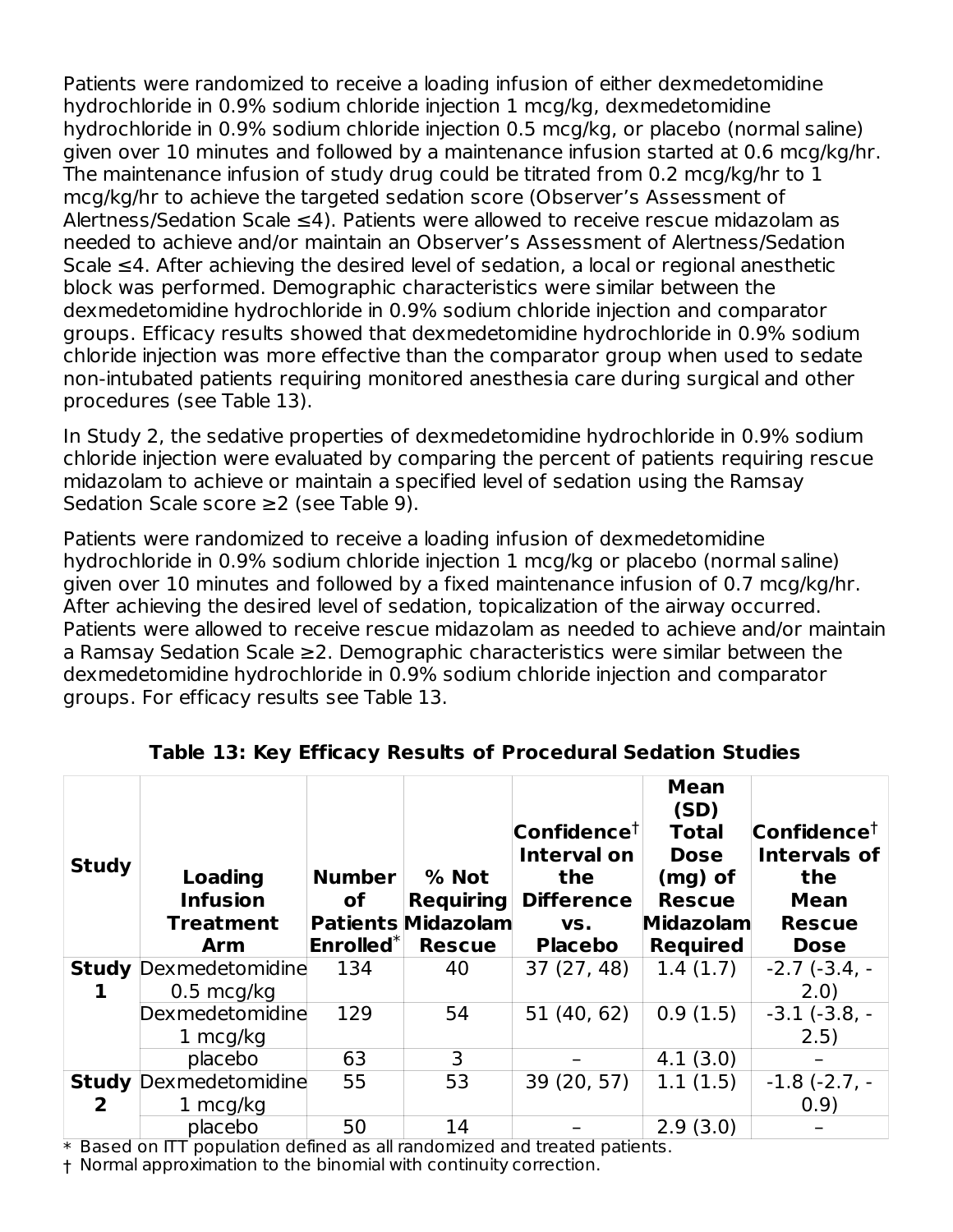## **16 HOW SUPPLIED/STORAGE AND HANDLING**

## **Dexmedetomidine Hydrochloride in 0.9% Sodium Chloride Injection**

Dexmedetomidine hydrochloride in 0.9% sodium chloride injection is clear and colorless, and available as 200 mcg/50 mL (4 mcg/mL) and 400 mcg/100 mL (4 mcg/mL) in 50 mL and 100 mL GALAXY containers, respectively. GALAXY containers are intended for single dose.

| Code   | <b>NDC No.</b>   | <b>Container</b>   | <b>Size</b> | <b>Number of</b><br><b>Containers/Carton</b>            |
|--------|------------------|--------------------|-------------|---------------------------------------------------------|
| 2G3496 | 0338-<br>9555-24 | GALAXY single-dose | 50 mL       | Twenty-four (24) (2 x 12) -<br>200 mcg/50 mL Containers |
| 2G3497 | 0338-<br>9557-12 | GALAXY single-dose | 100 mL      | Twelve (12) (2 x 6) -<br>400 mcg/100 mL<br>Containers   |

Store at 20° to 25°C (68° to 77°F) [See USP Controlled Room Temperature]. Discard unused portion.

## **17 PATIENT COUNSELING INFORMATION**

Dexmedetomidine hydrochloride in 0.9% sodium chloride injection is indicated for shortterm intravenous sedation. Dosage must be individualized and titrated to the desired clinical effect. Blood pressure, heart rate and oxygen levels will be monitored both continuously during the infusion of dexmedetomidine hydrochloride in 0.9% sodium chloride injection and as clinically appropriate after discontinuation.

- When dexmedetomidine hydrochloride in 0.9% sodium chloride injection is infused for more than 6 hours, patients should be informed to report nervousness, agitation, and headaches that may occur for up to 48 hours.
- Additionally, patients should be informed to report symptoms that may occur within 48 hours after the administration of dexmedetomidine hydrochloride in 0.9% sodium chloride injection such as: weakness, confusion, excessive sweating, weight loss, abdominal pain, salt cravings, diarrhea, constipation, dizziness or lightheadedness.

Baxter and Galaxy are registered trademarks of Baxter International Inc.

Baxter Logo **Baxter Healthcare Corporation** Deerfield, IL 60015 USA Made in USA

07-19-02-063

August 2020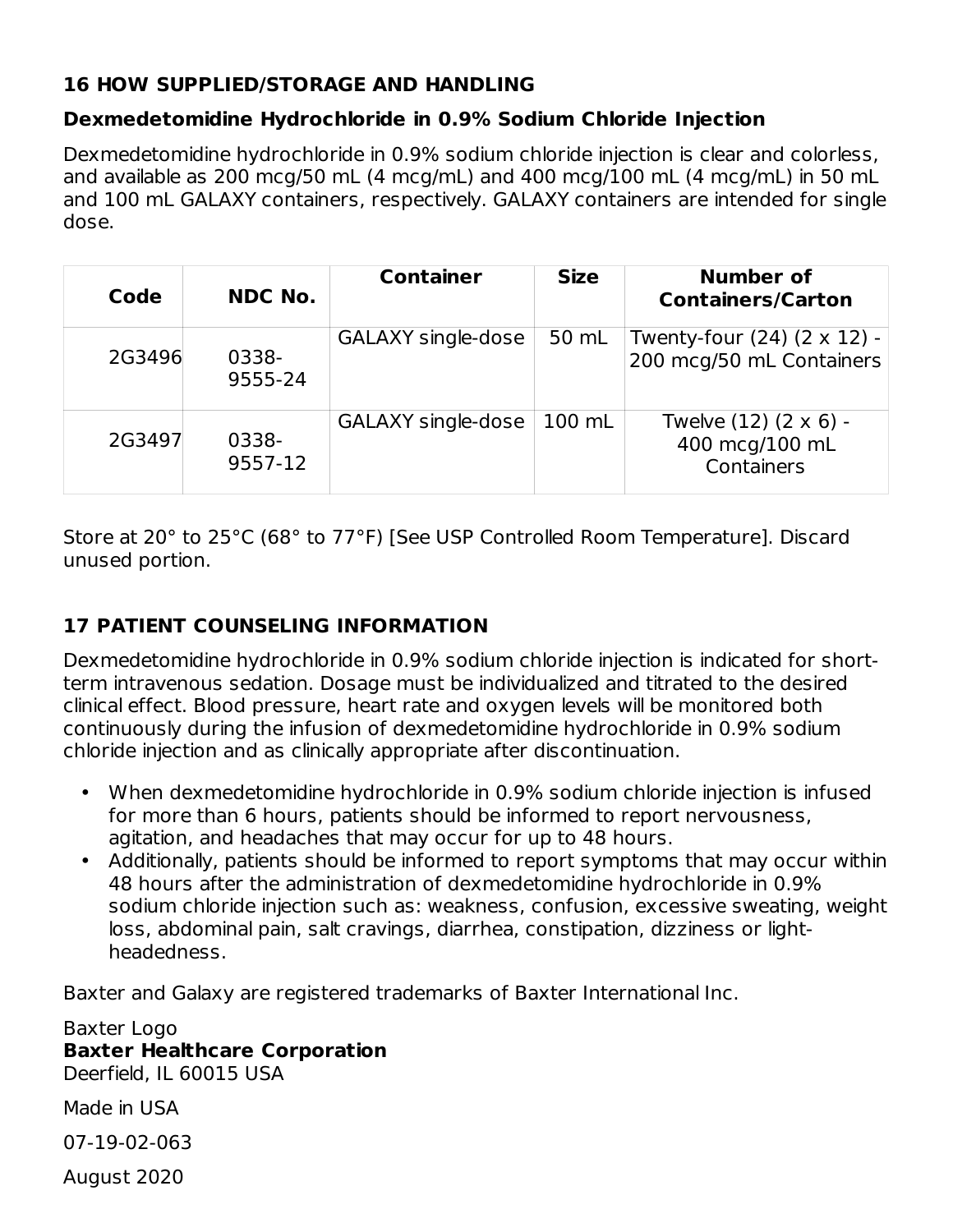#### **PACKAGE/LABEL PRINCIPAL DISPLAY PANEL**

### NDC 0338-9555-24 Dexmedetomidine Hydrochloride in 0.9% Sodium Chloride Injection **200 mcg per 50 mL**  $(4 \text{ mcq} / \text{mL})^*$

**GALAXY** 50 mL Single Dose Container **Discard unused portion** 

**Code 2G3496** 

#### **For Intravenous Infusion**

\*Each mL contains: 4 mcg dexmedetomidine provided as 4.72 mcg<br>dexmedetomidine HCl, USP; 9 mg sodium chloride, USP; 483 mcg sodium acetate trihydrate, USP; 87 mcg glacial acetic acid, USP; and Water for Injection, USP. pH is 4.5 to 5.5. Usual Dosage: See prescribing information. **Rx** only

Store at 20° to 25°C (68° to 77°F)[See USP Controlled Room Temperature]. Do not freeze.

#### PL 2501 Plastic

# Baxter

Baxter and Galaxy are registered trademarks of Baxter International Inc. Baxter Healthcare Corporation, Deerfield, IL 60015 USA Made in USA

07-34-75-903

#### **Container Label**

NDC 0338-9555-24

Dexmedetomidine Hydrochloride in 0.9% Sodium Chloride Injection

200 mcg per 50 mL  $(4 \text{ mcq } / \text{ mL})$ \*

GALAXY 50 mL Single Dose Container Discard unused portion For Intravenous Infusion Code 2G3496

\*Each mL contains: 4 mcg dexmedetomidine provided as 4.72 mcg dexmedetomidine HCI, USP; 9 mg sodium chloride, USP; 483 mcg sodium acetate trihydrate, USP; 87 mcg glacial acetic acid, USP; and Water for Injection, USP. pH is 4.5 to 5.5.

Usual Dosage: See prescribing information.

Rx only

Store at 20° to 25°C (68° to 77°F)[See USP Controlled Room Temperature].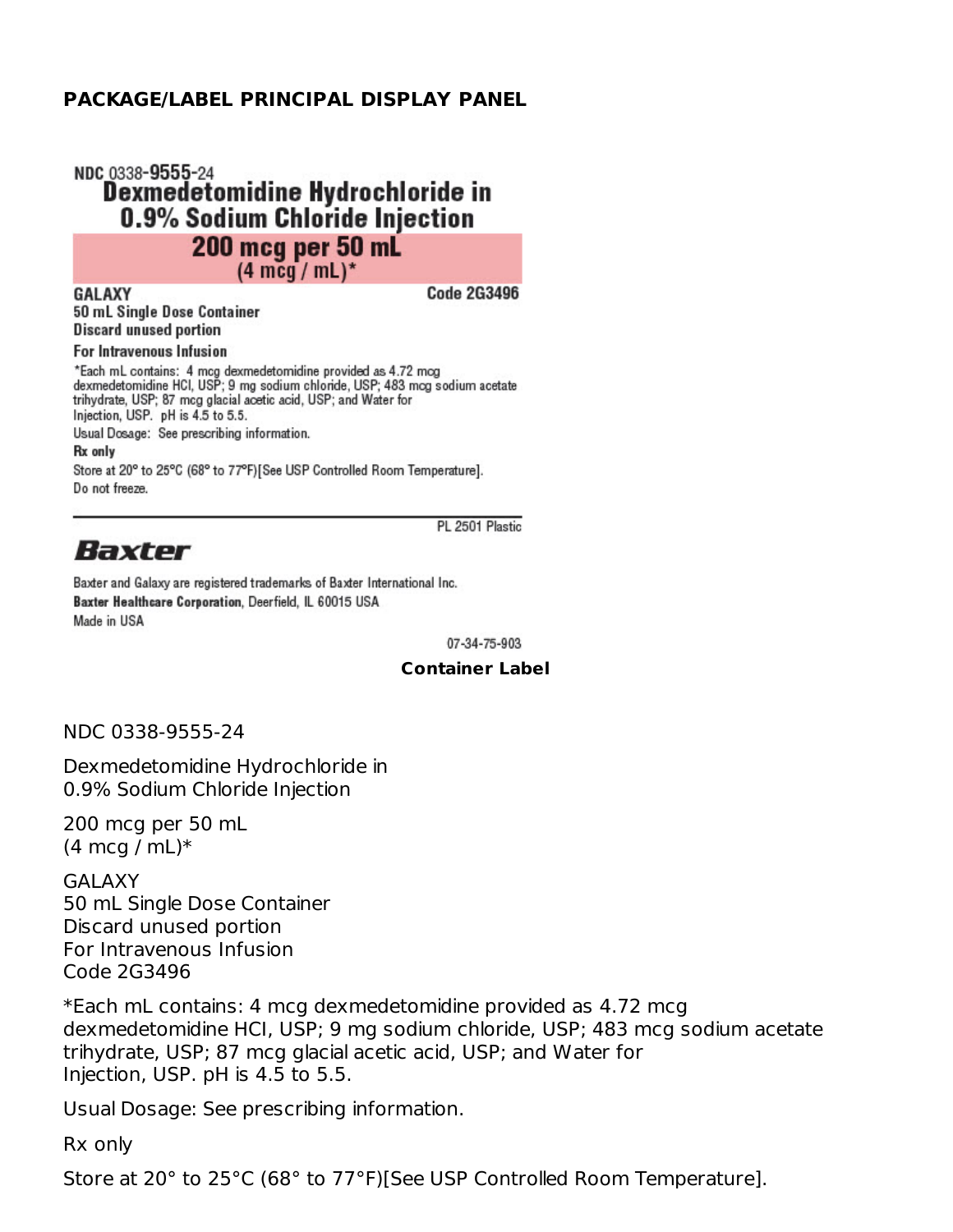Do not freeze.

PL 2501 Plastic

Baxter Logo Baxter and Galaxy are registered trademarks of Baxter International Inc.

Store at 20° to 25°C (68° to 77°F)[See USP Controlled Room Temperature].

## **Baxter Healthcare Corporation**, Deerfield, IL 60015 USA

Made in USA

07-34-75-903

| <b>GALAXY Container</b><br><b>Baxter</b> Baxter and Galaxy are registered trademarks of Baxter International Inc.<br>Baxter Healthcare Corporation, Deerfield, IL 60015 USA                                                                                                                                                        | PL 2501 Plastic                 | Dexmedetomidine Hydrochloride in 0.9% Sodium Chloride Injection<br>200 mcg per 50 mL (4 mog / mL)*                                                                                                                                                  | <b>Rx Only</b> | NDC 0338-9555-24<br><b>Code 2G3496</b>                                |
|------------------------------------------------------------------------------------------------------------------------------------------------------------------------------------------------------------------------------------------------------------------------------------------------------------------------------------|---------------------------------|-----------------------------------------------------------------------------------------------------------------------------------------------------------------------------------------------------------------------------------------------------|----------------|-----------------------------------------------------------------------|
| <b>Made in USA</b>                                                                                                                                                                                                                                                                                                                 |                                 | Contains 12 (1 x 12) 50 mL Single Dose Containers<br>Store at 20° to 25°C (68° to 77°F)[See USP Controlled Room Temperature]. Do not freeze.                                                                                                        |                | *FOR BAR CODE POSITION ONLY                                           |
|                                                                                                                                                                                                                                                                                                                                    | 07-04-75-905                    |                                                                                                                                                                                                                                                     |                | (01) 20303389555241                                                   |
| <b>GALAXY Container</b><br><b>Baxter</b> Baxter and Galaxy are registered trademarks of Baxter International Inc.<br>Baxter Healthcare Corporation, Deerfield, IL 60015 USA<br><b>Made in USA</b>                                                                                                                                  | PL 2501 Plastic<br>07-04-75-905 | Dexmedetomidine Hydrochloride in 0.9% Sodium Chloride Injection<br>200 mcg per 50 mL (4 mog / mL)*<br>Contains 12 (1 x 12) 50 mL Single Dose Containers<br>Store at 20° to 25°C (68° to 77°F) [See USP Controlled Room Temperature]. Do not freeze. | Rx Only        | NDC 0338-9555-24<br><b>Code 2G3496</b><br>*FOR BAR CODE POSITION ONLY |
|                                                                                                                                                                                                                                                                                                                                    |                                 |                                                                                                                                                                                                                                                     |                | (01) 20303389555241                                                   |
| <b>For Intravenous Infusion</b><br>*Each mL contains: 4 mcg dexmedetomidine provided as 4.72 mcg dexmedetomidine HCI, USP; 9 mg sodium<br>chloride, USP; 483 mcg sodium acetate trihydrate, USP; 87 mcg glacial acetic acid, USP; and Water for Injection,<br>USP. pH is 4.5 to 5.5.<br>Usual Dosage: See prescribing information. |                                 |                                                                                                                                                                                                                                                     |                |                                                                       |
| <b>For Intravenous Infusion</b><br>*Each mL contains: 4 mcg dexmedetomidine provided as 4.72 mcg dexmedetomidine HCI, USP; 9 mg sodium<br>chloride, USP; 483 mcg sodium acetate trihydrate, USP; 87 mcg glacial acetic acid, USP; and Water for Injection,<br>USP. pH is 4.5 to 5.5.                                               |                                 |                                                                                                                                                                                                                                                     |                |                                                                       |
| Usual Dosage: See prescribing information.                                                                                                                                                                                                                                                                                         |                                 |                                                                                                                                                                                                                                                     |                |                                                                       |
|                                                                                                                                                                                                                                                                                                                                    |                                 | <b>Carton Label</b>                                                                                                                                                                                                                                 |                |                                                                       |
| GALAXY Container                                                                                                                                                                                                                                                                                                                   |                                 |                                                                                                                                                                                                                                                     |                |                                                                       |
| PL 2501 Plastic                                                                                                                                                                                                                                                                                                                    |                                 |                                                                                                                                                                                                                                                     |                |                                                                       |

#### **Baxter Logo**

Baxter and Galaxy are registered trademarks of Baxter International Inc. Baxter Healthcare Corporation, Deerfield, IL 60015 USA Made in USA

07-04-75-905

**Dexmedetomidine Hydrochloride in 0.9% Sodium Chloride Injection** Rx Only **NDC** 0338-**9555**-24 **200 mcg per 50 mL** (4 mcg / mL)\*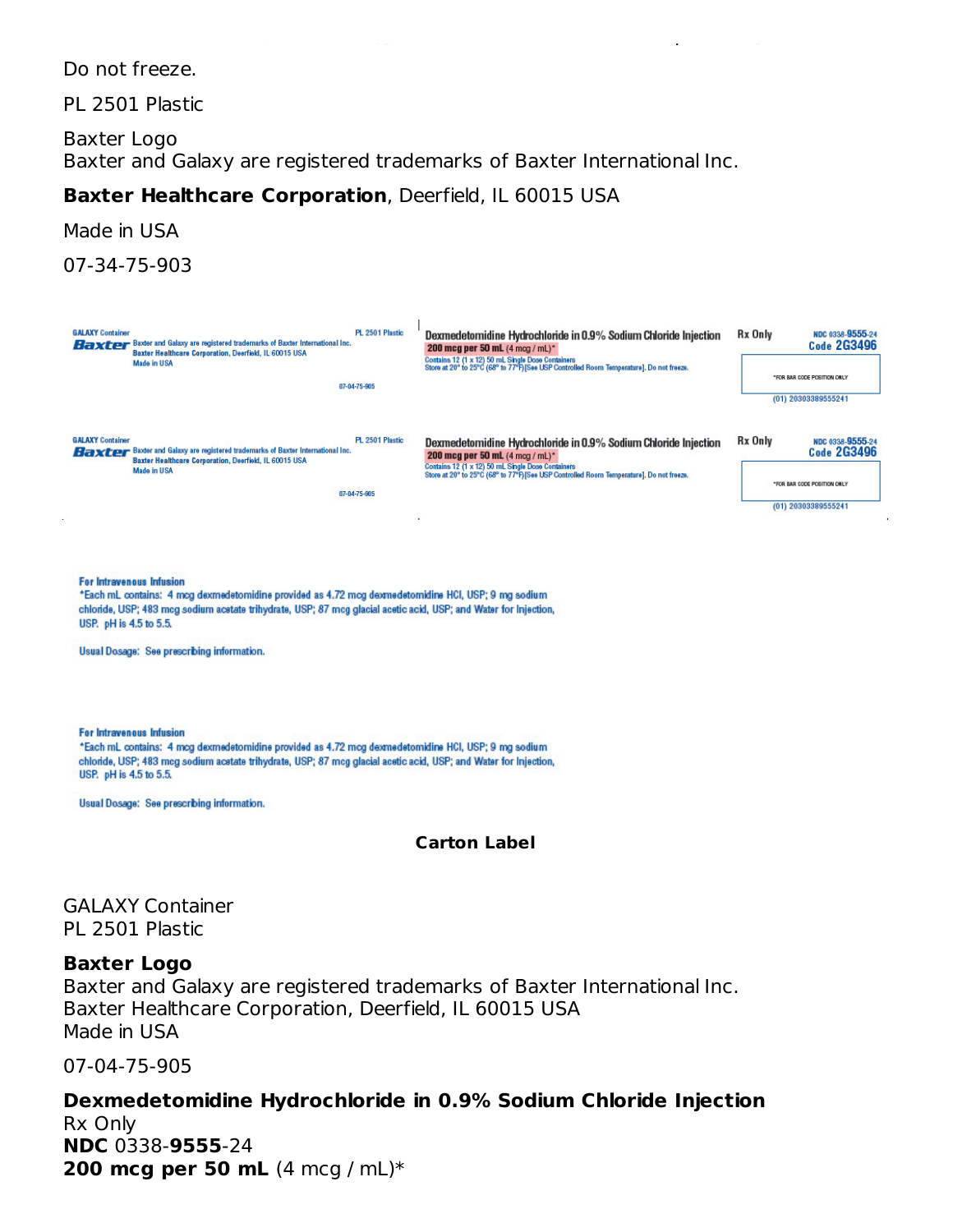#### **Code 2G3496**

\*FOR BAR CODE POSITION ONLY (01) 20303389555241

For Intravenous Infusion \*Each mL contains: 4 mcg dexmedetomidine provided as 4.72 mcg dexmedetomidine HCl, USP; 9 mg sodium chloride, USP; 483 mcg sodium acetate trihydrate, USP; 87 mcg glacial acetic acid, USP; and Water for Injection, USP. pH is 4.5 to 5.5.

Usual Dosage: See prescribing information.

NDC 0338-9557-12 Dexmedetomidine Hydrochloride in 0.9% Sodium Chloride Injection

400 mcg per 100 mL  $(4 \text{ mcq}/\text{mL})^*$ 

**GALAXY** 100 mL Single Dose Container **Discard unused portion For Intravenous Infusion** 

\*Each mL contains: 4 mcg dexmedetomidine provided as 4.72 mcg dexmedetomidine HCI, USP; 9 mg sodium chloride, USP; 483 mcg sodium acetate trihydrate, USP; 87 mcg glacial acetic acid, USP; and Water for Injection, USP. pH is 4.5 to 5.5.

Usual Dosage: See prescribing information.

Rx only

Store at 20° to 25°C (68° to 77°F)[See USP Controlled Room Temperature].

Do not freeze.

PL 2501 Plastic

**Code 2G3497** 



Baxter and Galaxy are registered trademarks of Baxter International Inc. Baxter Healthcare Corporation, Deerfield, IL 60015 USA Made In USA

07-34-75-904

#### **Container Label**

NDC 0338-9557-12

Dexmedetomidine Hydrochloride in 0.9% Sodium Chloride Injection

400 mcg per 100 mL  $(4 \text{ mcq } / \text{ mL})$ \*

GALAXY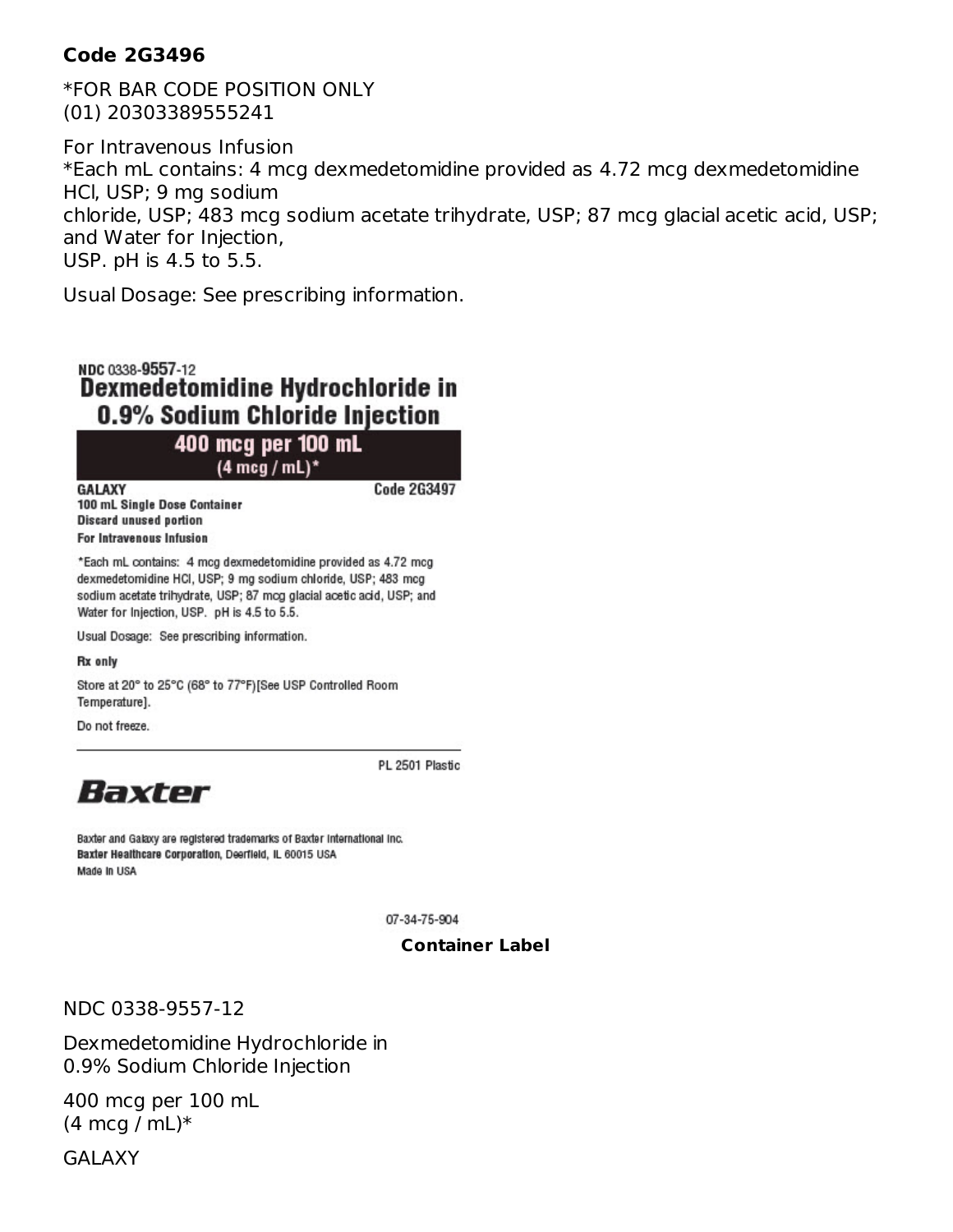Code 2G3497 100 mL Single Dose Container Discard unused portion For Intravenous Infusion

\*Each mL contains: 4 mcg dexmedetomidine provided as 4.72 mcg dexmedetomidine HCl, USP; 9 mg sodium chloride, USP; 483 mcg sodium acetate trihydrate, USP; 87 mcg glacial acetic acid, USP; and Water for Injection, USP. pH is 4.5 to 5.5.

Usual Dosage: See prescribing information.

#### **Rx only**

Store at 20° to 25°C (68° to 77°F)[See USP Controlled Room Temperature].

Do not freeze.

PL 2501 Plastic

#### **Baxter Logo**

Baxter and Galaxy are registered trademarks of Baxter International Inc. Baxter Healthcare Corporation, Deerfield, IL 60015 USA Made in USA

07-34-75-904



#### **For Intravenous Infusion**

\*Each mL contains: 4 mcg dexmedetomidine provided as 4.72 mcg dexmedetomidine HCI, USP; 9 mg sodium chloride, USP; 483 mcg sodium acetate trihydrate, USP; 87 mcg glacial acetic acid, USP; and Water for Injection, USP. pH is 4.5 to 5.5.

Usual Dosage: See prescribing information.

**For Intravenous Infusion** 

\*Each mL contains: 4 mcg dexmedetomidine provided as 4.72 mcg dexmedetomidine HCI, USP; 9 mg sodium chloride, USP; 483 mcg sodium acetate trihydrate, USP; 87 mcg glacial acetic acid, USP; and Water for Injection, USP. pH is 4.5 to 5.5.

Usual Dosage: See prescribing information.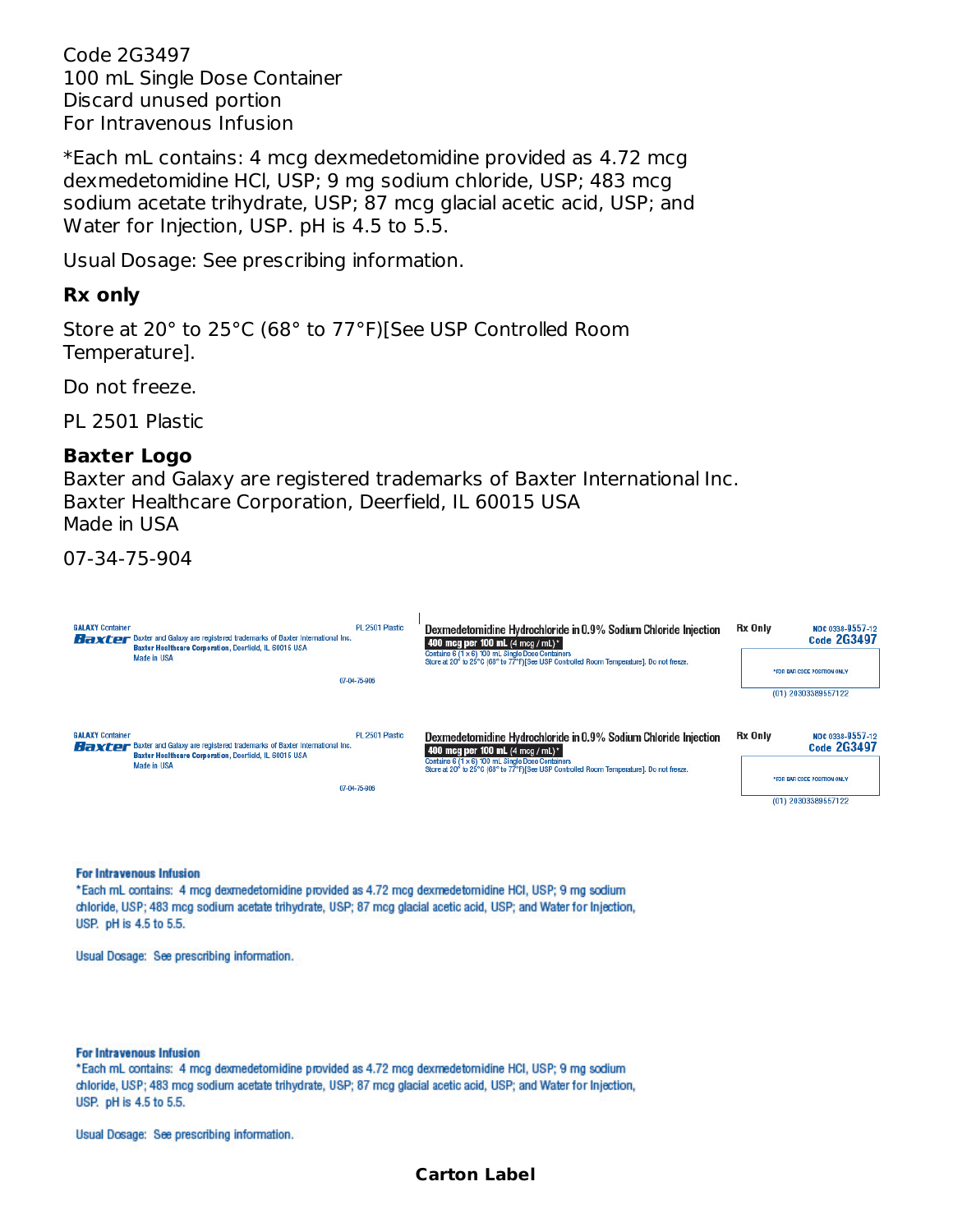GALAXY Container PL 2501 Plastic

#### **Baxter Logo**

Baxter and Galaxy are registered trademarks of Baxter International Inc. Baxter Healthcare Corporation, Deerfield, IL 60015 USA Made in USA

07-04-75-906

## **Dexmedetomidine Hydrochloride in 0.9% Sodium Chloride Injection** Rx Only

**NDC** 0338-**9557**-12 **400 mcg per 100 mL (4 mcg / mL)\* Code 2G3497**

Contains 6 (1 x 6) 100 mL Single Dose Containers Store at 20° to 25°C (68° to 77°F)[See USP Controlled Room Temperature]. Do not freeze.

\*FOR BAR CODE POSITION ONLY (01) 20303389557122

### **For Intravenous Infusion**

\*Each mL contains: 4 mcg dexmedetomidine provided as 4.72 mcg dexmedetomidine HCl, USP; 9 mg sodium chloride, USP; 483 mcg sodium acetate trihydrate, USP; 87 mcg glacial acetic acid, USP; and Water for Injection, USP. pH is 4.5 to 5.5.

Usual Dosage: See prescribing information.

| DEXMEDETOMIDINE HYDROCHLORIDE                                                           |                                        |                           |                                    |                 |                      |  |
|-----------------------------------------------------------------------------------------|----------------------------------------|---------------------------|------------------------------------|-----------------|----------------------|--|
| dexmedetomidine hydrochloride injection                                                 |                                        |                           |                                    |                 |                      |  |
|                                                                                         |                                        |                           |                                    |                 |                      |  |
| <b>Product Information</b>                                                              |                                        |                           |                                    |                 |                      |  |
| <b>Product Type</b>                                                                     | HUMAN PRESCRIPTION DRUG                | <b>Item Code (Source)</b> |                                    |                 | NDC:0338-9555        |  |
| <b>Route of Administration</b>                                                          | <b>INTRAVENOUS</b>                     |                           |                                    |                 |                      |  |
|                                                                                         |                                        |                           |                                    |                 |                      |  |
|                                                                                         |                                        |                           |                                    |                 |                      |  |
|                                                                                         | <b>Active Ingredient/Active Moiety</b> |                           |                                    |                 |                      |  |
|                                                                                         | <b>Ingredient Name</b>                 |                           | <b>Basis of</b><br><b>Strength</b> |                 | <b>Strength</b>      |  |
| DEXMEDETOMIDINE HYDROCHLORIDE (UNII: 1018WH7F9I) (DEXMEDETOMIDINE -<br>UNII:67VB76HONO) |                                        |                           | <b>DEXMEDETOMIDINE</b>             |                 | 200 uq<br>in $50$ mL |  |
|                                                                                         |                                        |                           |                                    |                 |                      |  |
| <b>Inactive Ingredients</b>                                                             |                                        |                           |                                    |                 |                      |  |
|                                                                                         | <b>Ingredient Name</b>                 |                           |                                    | <b>Strength</b> |                      |  |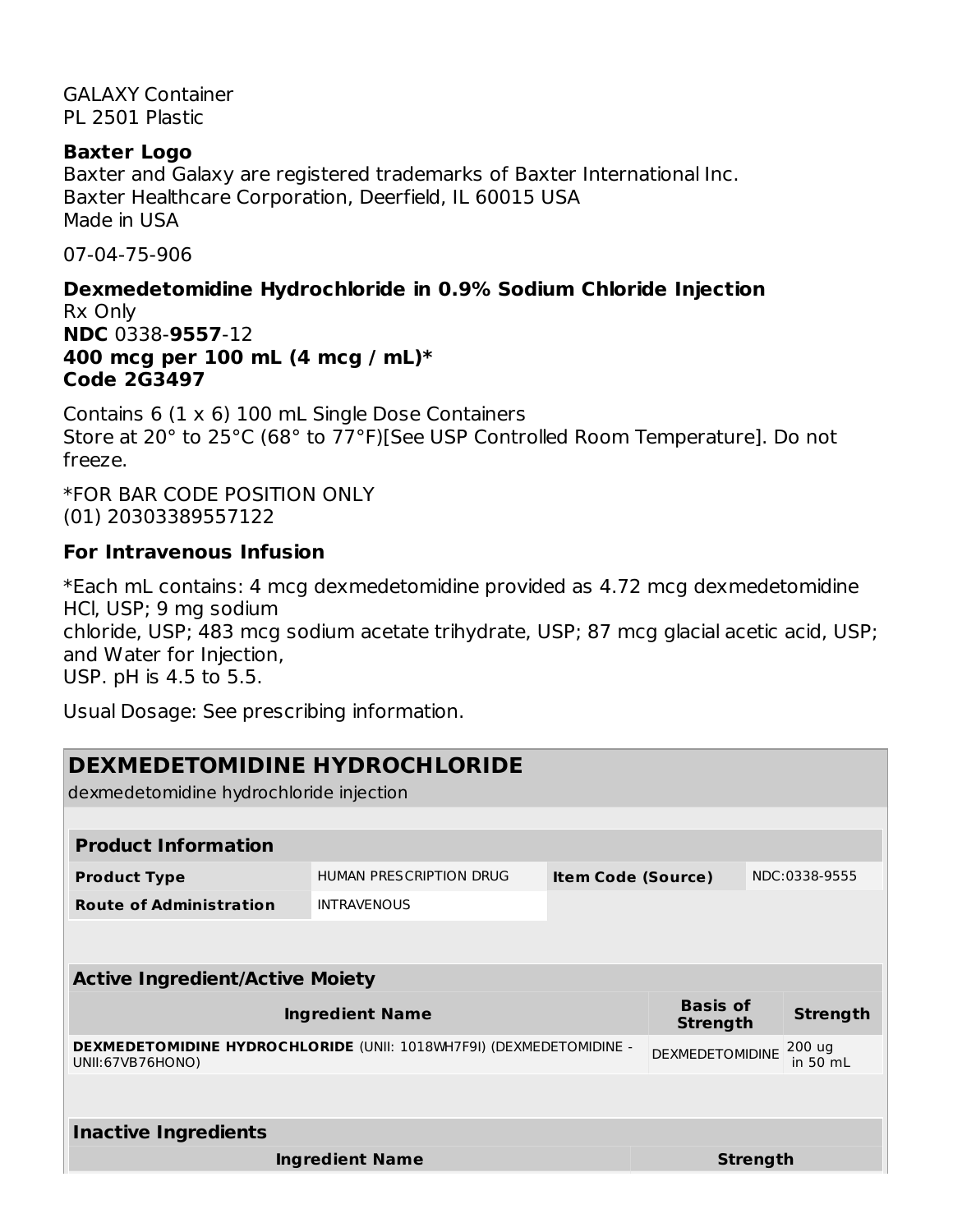|                              | <b>SODIUM CHLORIDE (UNII: 451W47IQ8X)</b><br>450 mg in 50 mL |                                                           |                                       |                              |  |  |  |  |
|------------------------------|--------------------------------------------------------------|-----------------------------------------------------------|---------------------------------------|------------------------------|--|--|--|--|
|                              | <b>SODIUM ACETATE (UNII: 4550K0SC9B)</b>                     |                                                           |                                       |                              |  |  |  |  |
|                              | <b>ACETIC ACID (UNII: Q40Q9N063P)</b>                        |                                                           |                                       |                              |  |  |  |  |
|                              | <b>WATER (UNII: 059QF0KO0R)</b>                              |                                                           |                                       |                              |  |  |  |  |
|                              |                                                              |                                                           |                                       |                              |  |  |  |  |
|                              |                                                              |                                                           |                                       |                              |  |  |  |  |
|                              | <b>Packaging</b>                                             |                                                           |                                       |                              |  |  |  |  |
| #                            | <b>Item Code</b>                                             | <b>Package Description</b>                                | <b>Marketing Start</b><br><b>Date</b> | <b>Marketing End</b><br>Date |  |  |  |  |
| $\mathbf{1}$                 | NDC:0338-9555-<br>24                                         | 24 in 1 CARTON                                            | 08/21/2018                            |                              |  |  |  |  |
| $\mathbf{1}$                 |                                                              | 50 mL in 1 BAG; Type 0: Not a Combination<br>Product      |                                       |                              |  |  |  |  |
|                              |                                                              |                                                           |                                       |                              |  |  |  |  |
|                              |                                                              |                                                           |                                       |                              |  |  |  |  |
| <b>Marketing Information</b> |                                                              |                                                           |                                       |                              |  |  |  |  |
| <b>Marketing</b><br>Category |                                                              | <b>Application Number or Monograph</b><br><b>Citation</b> | <b>Marketing Start</b><br>Date        | <b>Marketing End</b><br>Date |  |  |  |  |
| <b>ANDA</b><br>ANDA208532    |                                                              |                                                           | 08/21/2018                            |                              |  |  |  |  |
|                              |                                                              |                                                           |                                       |                              |  |  |  |  |
|                              |                                                              |                                                           |                                       |                              |  |  |  |  |

| <b>DEXMEDETOMIDINE HYDROCHLORIDE</b><br>dexmedetomidine hydrochloride injection         |                         |                           |                                    |  |                     |
|-----------------------------------------------------------------------------------------|-------------------------|---------------------------|------------------------------------|--|---------------------|
|                                                                                         |                         |                           |                                    |  |                     |
| <b>Product Information</b>                                                              |                         |                           |                                    |  |                     |
| <b>Product Type</b>                                                                     | HUMAN PRESCRIPTION DRUG | <b>Item Code (Source)</b> |                                    |  | NDC:0338-9557       |
| <b>Route of Administration</b>                                                          | <b>INTRAVENOUS</b>      |                           |                                    |  |                     |
|                                                                                         |                         |                           |                                    |  |                     |
| <b>Active Ingredient/Active Moiety</b>                                                  |                         |                           |                                    |  |                     |
| <b>Ingredient Name</b>                                                                  |                         |                           | <b>Basis of</b><br><b>Strength</b> |  | <b>Strength</b>     |
| DEXMEDETOMIDINE HYDROCHLORIDE (UNII: 1018WH7F9I) (DEXMEDETOMIDINE -<br>UNII:67VB76HONO) |                         |                           | <b>DEXMEDETOMIDINE</b>             |  | 400 ug<br>in 100 mL |
|                                                                                         |                         |                           |                                    |  |                     |
| <b>Inactive Ingredients</b>                                                             |                         |                           |                                    |  |                     |
| <b>Ingredient Name</b>                                                                  |                         |                           | <b>Strength</b>                    |  |                     |
| <b>SODIUM CHLORIDE (UNII: 451W47IQ8X)</b>                                               |                         |                           | 900 mg in 100 mL                   |  |                     |
| <b>SODIUM ACETATE (UNII: 4550K0SC9B)</b>                                                |                         |                           |                                    |  |                     |
| <b>ACETIC ACID (UNII: Q40Q9N063P)</b>                                                   |                         |                           |                                    |  |                     |
| <b>WATER (UNII: 059QF0KO0R)</b>                                                         |                         |                           |                                    |  |                     |
|                                                                                         |                         |                           |                                    |  |                     |

| <b>Packaging</b> |                            |                                |                                     |  |  |
|------------------|----------------------------|--------------------------------|-------------------------------------|--|--|
| <b>Item Code</b> | <b>Package Description</b> | <b>Marketing Start</b><br>Date | <b>Marketing End</b><br><b>Date</b> |  |  |
| NDC.02200E7      |                            |                                |                                     |  |  |
|                  |                            |                                |                                     |  |  |